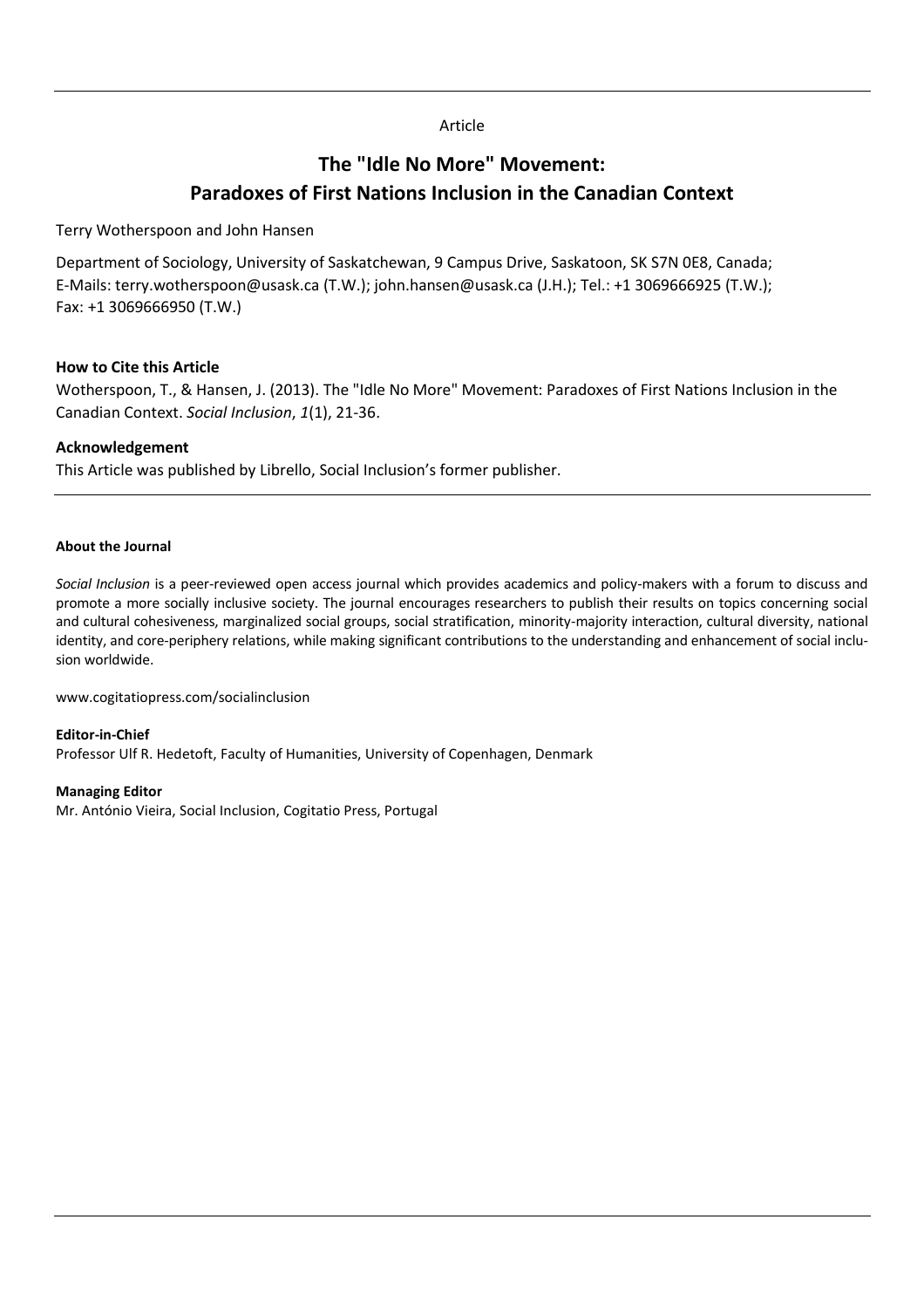

Research Article

# **The "Idle No More" Movement: Paradoxes of First Nations Inclusion in the Canadian Context**

Terry Wotherspoon\* and John Hansen

Department of Sociology, University of Saskatchewan, 9 Campus Drive, Saskatoon, SK S7N 0E8, Canada; E-Mails: terry.wotherspoon@usask.ca (T.W.); john.hansen@usask.ca (J.H.); Tel.: +1 3069666925 (T.W.); Fax: +1 3069666950 (T.W.)

\* Corresponding author

Submitted: 14 April 2013 | In revised form: 2 June 2013 | Accepted: 27 June 2013 | Published: 18 July 2013

**Abstract:** Idle No More, a recent protest movement initiated to draw attention to concerns by Indigenous people and allies about changes in Canada's environment and economic policies, has also raised awareness about social and economic conditions experienced by much of Canada's Indigenous population. While discourses and policies oriented to social inclusion are not as prominent in Canada as in Europe and several other contexts, these conditions and the strategies adopted by governments to address them are consistent with narrowly-framed inclusion policies. We provide an overview of what these conditions represent and how they have come to be framed in the context of the Idle No More movement. However, we extend our analysis to understand how the Idle No More movement and discourses of inclusion and exclusion alike have often been framed in ways that further limit solutions to the problems that they are oriented to resolve by stigmatizing and distancing Indigenous people, especially when they ignore or undermine distinct Indigenous rights and the foundations of formal Aboriginal status. We draw upon Indigenous concepts of justice and critical analyses of power relations in order to explore the contradictory locations and experiences associated with Indigenous inclusion in the Canadian context. We conclude by exploring the movement's contributions to broadened conceptions of inclusion that build upon alternative conceptions of socioeconomic participation and success.

**Keywords:** Indigenous people; social exclusion; social inclusion; social inequality

#### **1. Introduction**

News media in Canada and many other nations were replete with images in late 2012 and early 2013 of Indigenous people and their allies engaged in public rallies,

flash mobs, marches, and occasional blockades that disrupted highway and rail traffic. Media exposure and public interest in the movement known as "Idle No More" (sometimes also referred to as "Canada's Native winter" in a nod to the "Arab spring" events) reached its

© 2013 by the authors; licensee Librello, Switzerland. This open access article was published under a Creative Commons Attribution License (http://creativecommons.org/licenses/by/3.0/).

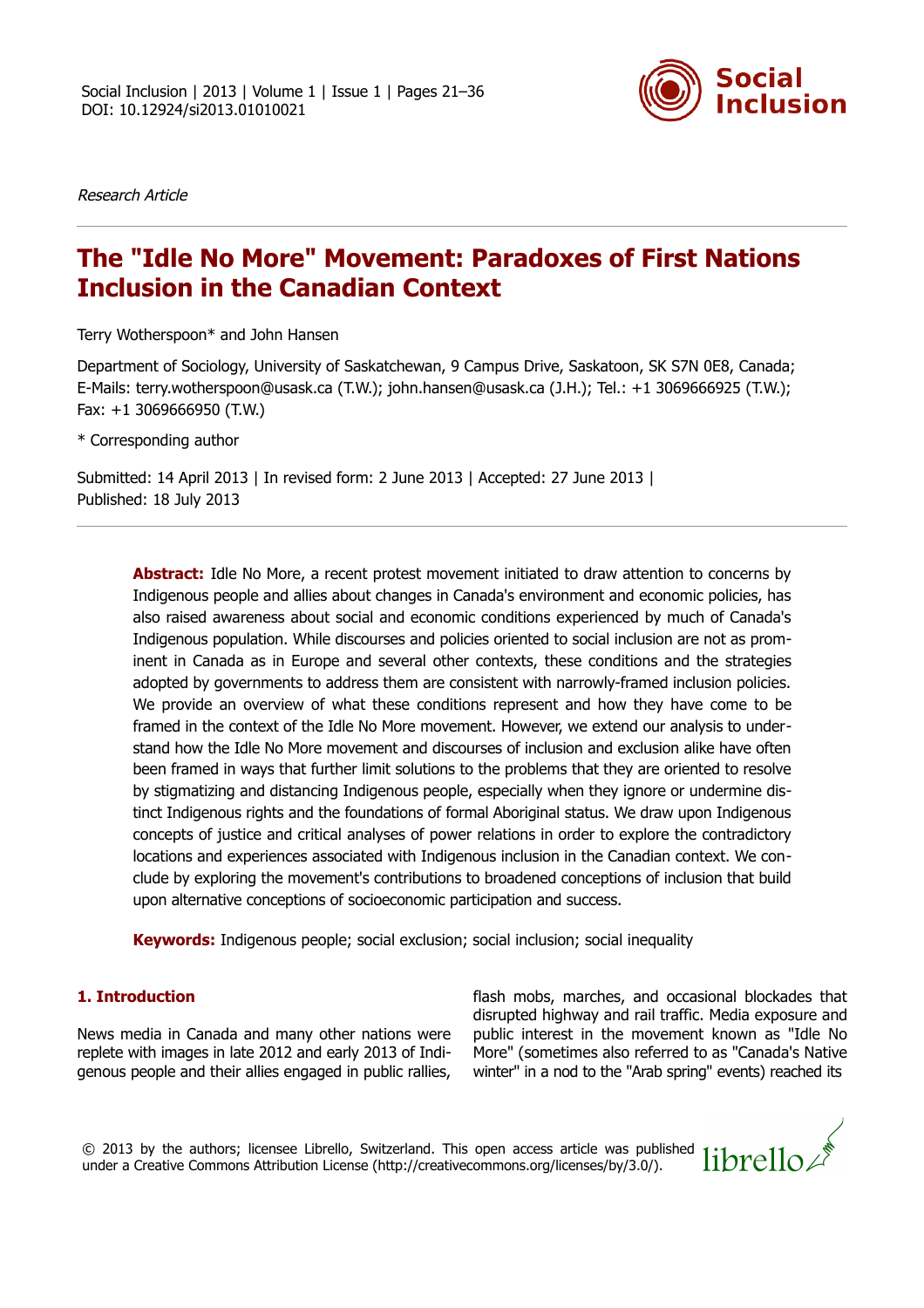peak in mid-January with events leading to high level talks between a delegation of First Nations leaders and the nation's Prime Minister and senior cabinet members. These events became the focus of international attention, drawing support and media coverage of environmental and Indigenous issues around the world while encouraging parallel rallies and protests in the United States, United Kingdom, Australia, and several other places. While the outcome was somewhat anticlimactic—entailing a commitment by government leaders to hold further talks to recognize and modernize the terms of historical treaties signed between First Nations and the crown (represented by Canada's Governor General, who met separately with members from the First Nations delegation)—the entire scenario played out as political theatre that alternatively captivated and puzzled much of its audience.

These events, and the debates and controversies surrounding them, drew attention to many profound issues associated with the status and conditions of Canada's Indigenous people. Adding to a long series of grievances and frustrations about inattention to longstanding problems, concerns were mounting that recently announced government policies that could further undermine conditions in many Indigenous communities were implemented without measures to secure adequate representation and dialogue with members of these communities. In the tense and uncertain build-up to the top level meetings, attention was focused especially on a high profile hunger strike led by Theresa Spence, a Chief from a northern Ontario First Nation community seeking action to address poor housing conditions, lack of running water, inadequate sewage, and other major and longstanding problems. While the media focus and surrounding public conversations about the movement heightened awareness of matters about which many Canadians had little knowledge, they also drew attention away from or distorted and misrepresented many of the core issues as participants with diverse interests came to position themselves through attempts to set the agenda or steer developments in ways that aligned with their own interests. The specific origins of the movement called Idle No More lay with concerns about broader contemporary fiscal and environmental issues relevant to Indigenous and non-Indigenous people alike, but the roots of the movement extended back several generations.

The Idle No More movement is significant for giving focus to the complex phenomenon of social inclusion and its implications for Indigenous people in the Canadian context. In particular, the challenges to define and achieve what it means for Indigenous people to maintain Indigenous rights (formally defined as Aboriginal rights in Canada) as well as their identities as Indigenous people while gaining meaningful participation in the political, social and economic life of the Canadian nation take place within a multidimensional and often highly volatile landscape. This paper explores the emergence of and public reactions to the Idle No More

movement as both a response to processes of exclusion that have posed historic and contemporary limits to the opportunities available to much of the Indigenous population to become fully incorporated into Canadian society and as a struggle by diverse groups and interests to redefine and re-establish the bases on which such inclusion may be achieved.

It is crucial to locate processes of inclusion and exclusion, in these respects, within a framework that takes into account practices and legacies associated with colonization as well as the struggles to define and realize the distinct legal status and rights of Indigenous people. This means that, while attention needs to be given to problems associated with full inclusion of much of the Indigenous population with respect to conventional indicators such as education, housing or employment, several distinctive features of the Indigenous experience require a more nuanced understanding than can be offered through conventional discourses and objectives related to inclusion. Full and equitable inclusion within Canadian society cannot occur without fulfilling the nation to nation relationship between Indigenous people and Canadian governments outlined in historic treaties and subsequent legislation. In presenting our analysis, we draw from and contrast alternative discourses presented by Indigenous scholars, elders, and community representatives, government documents, and representations of Indigenous people and Idle No More in mass media and popular accounts. We adopt elements of Pierre Bourdieu's analytical framework, highlighting especially how the diverse places occupied by Indigenous people within Canadian society are influenced by symbolic violence and interactions influenced by unequal allocations of social, cultural and economic resources and power. Inclusion, understood in this way, requires awareness of the diverse and often contradictory realities and significance associated with the Indigenous experience within the Canadian context. We acknowledge the contemporary dimensions of Idle No More as a fluid, dynamic social movement which is, at the same time, deeply connected with the quest to validate and realize longstanding notions of Indigenous justice and law. We begin with a description of the roots and aims of the Idle No More Movement, understood from Indigenous perspectives, before proceeding to more detailed analysis of the various forms of social exclusion and struggles for inclusion in the Canadian context.

#### **2. Idle No More Roots and Aims**

The Idle No More movement is widely interpreted to be a contemporary movement. However, while the movement of that specific name is relatively recent, it is grounded in longstanding historical roots located within struggles to define and maintain Indigenous identity and foster effective Indigenous nationhood [1]. Its core vision is articulated in terms of objectives to work with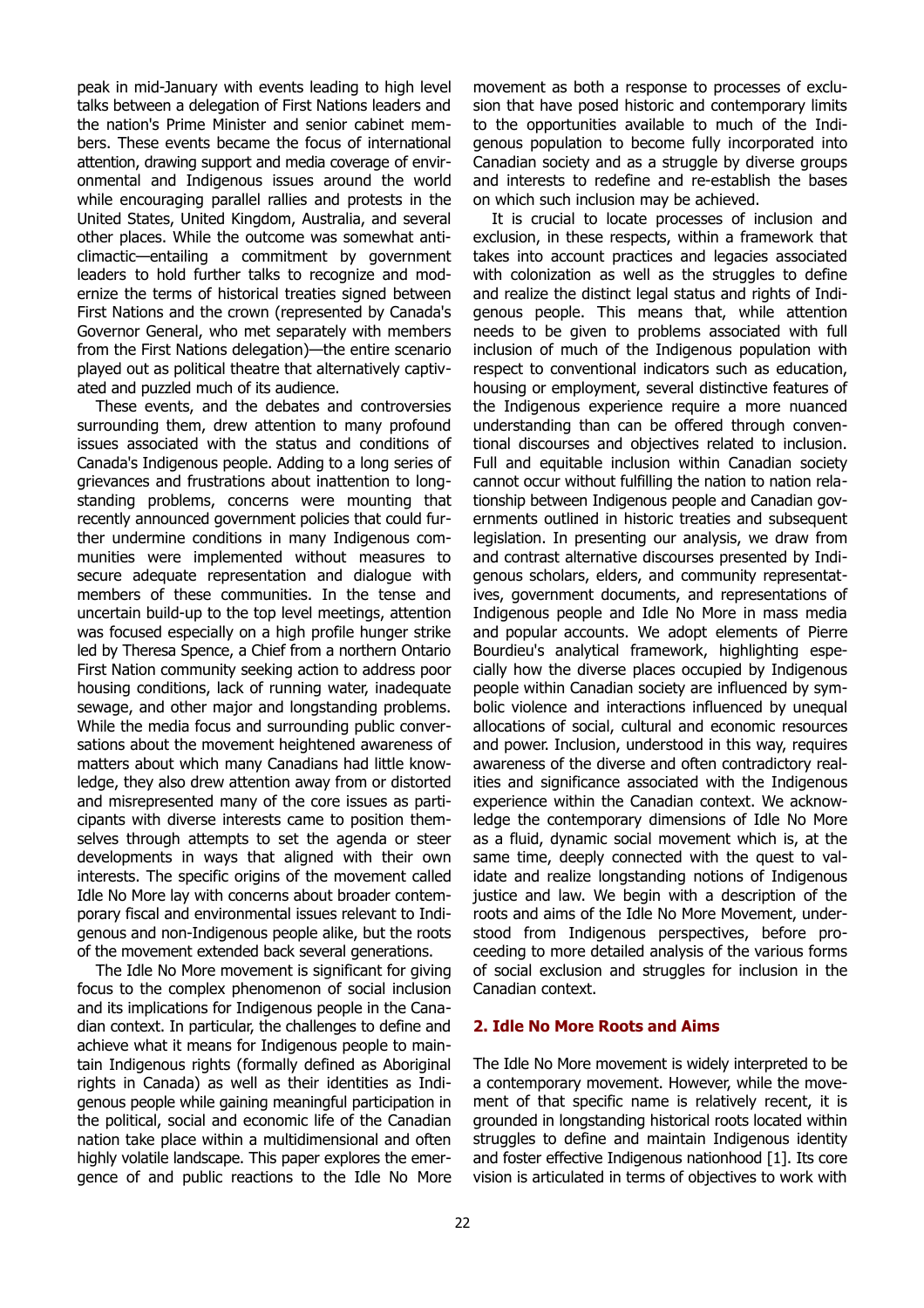allies to recognize First Nations sovereignty and nationhood and to employ an effective nation to nation relationship to foster social justice and protect the environment and lands in a respectful way [2].

It represents much more than the events and activities taking place under that specific label. Its most immediate roots lie with an initiative undertaken not by formal Indigenous leaders, but from unofficial leaders three Indigenous women and one non-Indigenous woman in Saskatchewan—in the course of discussing how their concerns about recent measures hidden in massive budget legislation could be translated into action. Their stance against provisions contained within Bill C-45 (a massive piece of supplementary budget legislation introduced to Parliament by Canada's federal government in early 2012), communicated through social media and connections among communities, awakened the people and alerted them to commitments to fundamental responsibilities.

The movement is important because it is rooted in old Indigenous laws that speak of our duty to protect the water and land for the future generations. It marks the re-awakening of an Indigenous tradition and culture grounded in respect for the environment, fostering resistance to the kinds of exploitation of land and water conveyed through many of the terms of Bill C-45. The legislation is widely described and denounced by critics as an omnibus budget bill because it contained, in addition to fiscal provisions, an extensive series of changes to more than sixty federal acts and regulations, including the *Indian Act* and other legislative provisions that affect lands and resources in Indigenous territories. The Bill, as suggested in its title, The Jobs and Growth Act, 2012, prioritizes the government's commitment to economic initiatives in part by removing what it considers barriers to development [3]. Many of the provisions of the legislation, including those that affected Indigenous people and their lands and resources, appeared, without prior notice, embedded within a comprehensive 450 page document. The changes and the manner in which they were imposed by the federal government violated principles of consultation and relations with the environment fundamental to Indigenous rights and heritage. Although significant in its own right, the legislation reinforced a pattern in which the government has ignored more formal obligations, including those specified in Articles 19 and 32 of the United Nations Declaration on the Rights of Indigenous Peoples to consult and cooperate with indigenous people in order to secure their free and informed consent prior to implementing legislation or undertaking projects that may affect Indigenous people or their lands and resources [4,5].

Idle No More has provided a focal point that enables contemporary Indigenous people and their allies to connect with an aspect of Indigenous culture that signifies a heritage designed to respect the environment and to prevent others from devastating the natural world. Within the context of Indigenous law,

Indigenous people are unique in that they are distinct nations (recognized formally as First Nations) within a Western State who have their own consciousness of law. The Indigenous way in this law entails a reciprocal relationship with the earth, water, plants and animals; the terms of Bill C-45, by contrast, are contrary to these relationships, marking only one of several instances in which the current Canadian government has ignored the reality of those laws.

Perhaps one of the important aspects of Idle No More is the support it has received from social justice advocates, environmentalists and other groups. Social media enabled the movement to gain rapid momentum and widespread exposure while mobilizing large gatherings for many of its events. It may not be surprising to find support from concerned environmentalist and social justice advocates, but it does also suggest deeper commitments that link social and ecological justice proponents with other dimensions of Indigenous struggles signified by Idle No More. Idle No More and its supporters believe that it is in humanity's best interests to protect the water and land, a struggle that entails related support on broader fronts including Indigenous nationalist struggles for autonomy, struggles to uphold Indigenous laws, and struggles for social, political and economic justice.

For Indigenous people, Bill C-45 represents a form of ongoing colonialism. Idle No More is both a specific movement and an awakening to re-engage in the ages-old resistance against colonialism and imperialism. Intrinsic to that awakening is the people's sense of Indigeneity and humanity that emerges from the recognition that Bill C-45 contains provisions that are likely to extend a colonial legacy in which Indigenous people have encountered numerous forms of oppression and inequalities. Based on most conventional indicators of social inclusion, much of the Indigenous population is among the most highly excluded and disadvantaged groups in Canada. Poverty rates among Indigenous people, overall, and especially among First Nations people living on reserves, are well above comparable levels for the population as a whole, as are incidences of other frequently-observed risk factors like unemployment, low education, poor health conditions, chronic illness and injury, suicide rates, and incarceration [6-8]. While the government has portrayed its resource-focused economic agenda as one that promises benefits from exploration, mining for oil and gas, and so-called development in Indigenous territories, there is extensive evidence to demonstrate that these benefits have not been experienced or shared equitably with Indigenous people and their communities [9].

The sections that follow will situate these issues in the context of historical factors and contemporary struggles in which social exclusion experienced by much of Canada's Indigenous population has fostered diverse understandings about and strategies to achieve meaningful inclusion. We examine the Idle No More movement within the framework of a relational under-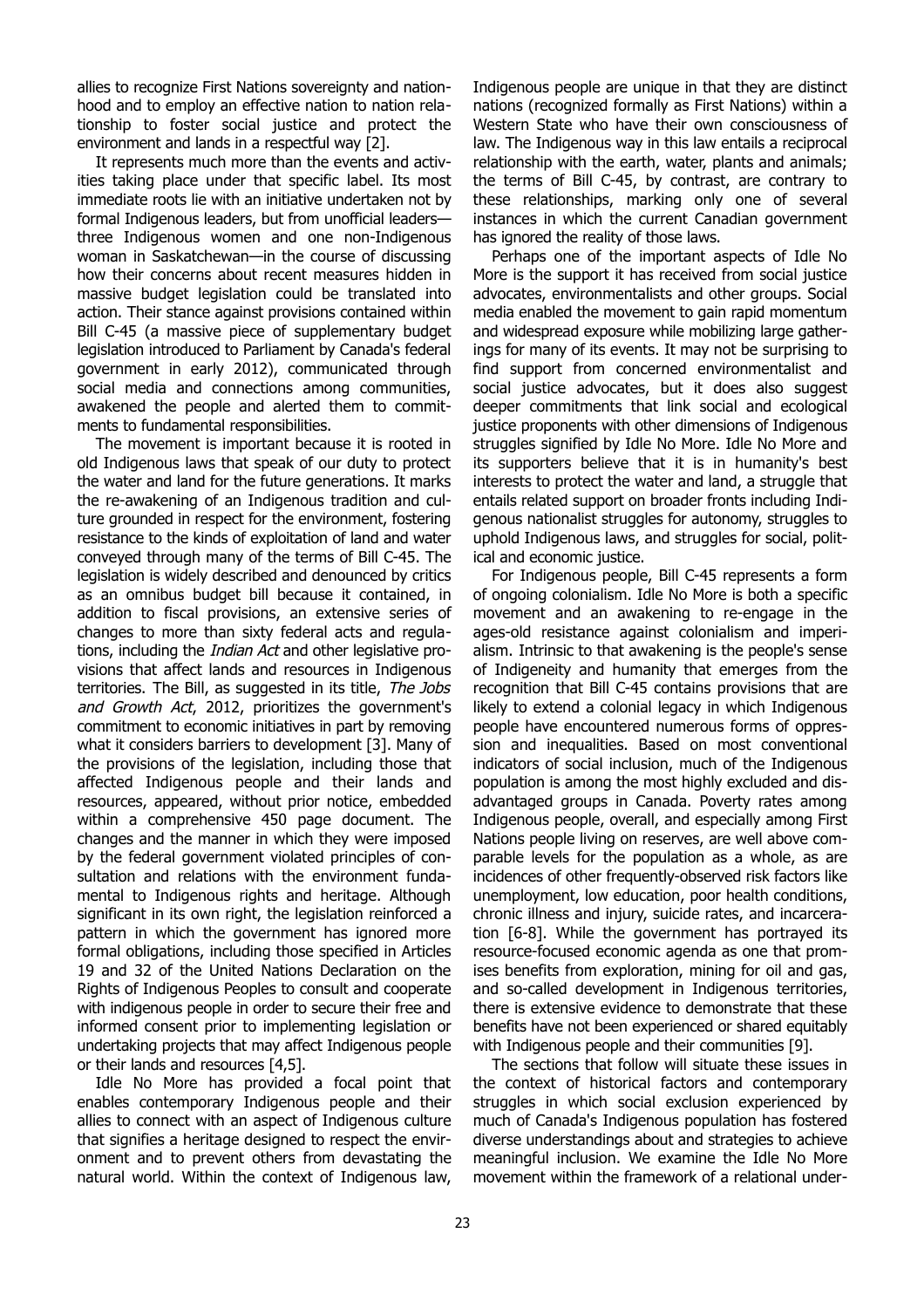standing of social inclusion, drawing from both western social theory and Indigenous perspectives in order to take into account relations of power, inequality and discourse as advanced through a relational understanding of social inclusion and exclusion.

#### **3. Socio-Legal Differentiation and Canada's Indigenous Population**

Before we continue the analysis, it is important to acknowledge several factors that have contributed to various forms of differentiation between Canada's Indigenous and non-Indigenous populations as well as within the Indigenous population. Indigenous people occupy various social positions, based in part on their distinct status (officially defined as Aboriginal people) in relation to non-Indigenous populations and with respect to specific categories of Aboriginal people within the nation's constitutional and legislative frameworks. Treaties signed with the British Crown prior to Confederation in 1867 and continuing to 1921, and subsequent comprehensive claims agreements (or "modern treaties") with the federal government, acknowledge the sovereignty of First Nations, as well as some Métis populations (mixed Indigenous and European heritage groups) and outline specific obligations of both parties to the treaties. The *Indian Act* and related legislation further defines "Indian" status and outlines rights and responsibilities related to those with Indian status, designating roles for the federal government in key areas, including education, social welfare, and health care which fall within areas of provincial jurisdiction for the general population. The Constitution Act (1982) and Charter of Rights and Freedoms further defines and reinforces rights for three groups of Aboriginal people, classified as First Nations, Métis, and Inuit. Many aspects of these legal definitions, including who is covered within them and what entitlements or obligations they carry, are subject to periodic contestation and revision. Frequent court challenges, political negotiation, and public protest have arisen for various reasons in efforts to clarify and resolve issues related to Aboriginal status (the terms and conditions of many treaties were violated or not honoured in practice, for instance, while negotiated treaties did not originally cover many Indigenous territories within Canada, leading to more recent land claims agreements and settlement protocols; there are also disparities and inconsistencies in the definitions, entitlements and responsibilities associated with distinct status groups). Resolution of these issues is further complicated by questions about who has the authority to represent, make decisions about, and provide programs and services for and on behalf of particular Indigenous groups. Gaps or inadequacies in key service areas, such as child and family welfare, education, public sanitation, and housing, have often been perpetuated for years because of federal and provincial disputes over which level of government is responsible for indi-

viduals and families living in non-reserve or urban areas. More recently, Indigenous groups and other observers have identified inequalities in levels of funding and service provision as responsibilities have been devolved from federal government to First Nations jurisdiction. Compounding these issues, the Indian Act and other policies imposed European models of governance over First Nations living on reserves or affiliated with tribal agencies, creating structures of band and tribal government that ignore and sometimes conflict with longstanding patterns of governance and decision-making within Indigenous communities. These diverse categories and relationships have resulted in the emergence over time of several distinct organizations in which particular configurations of Indigenous populations are represented at band, regional, provincial and territorial, national, and sectoral levels, not all of which are recognized equally by one another or by federal government officials.

All of these factors mean that questions about what is meant by social inclusion, at what levels inclusion is to be achieved, and under whose terms or claims the meaning and nature of social inclusion comes to be understood, are likely to produce responses or outcomes that are highly uncertain, contested, and varied. The discourse of inclusion itself carries mixed significance for Indigenous people given their experiences with colonization and policies that have undermined their positions within Canadian society as well as their concerns that proposals to dismantle the Indian Act and related legislation could pose threats to the recognition of Indigenous knowledge, rights and status (see, e.g., [8,10]). Because of Canada's "long history of deeply entrenched racism," wrote the late Howard Adams, a prominent Metis scholar, "White supremacy, which had been propagated since the beginning of early European imperialism, became woven into Canadian institutions such as the church, the schools and the courts" [11]. In addition to divergent understandings concerning the implications of incorporation into dominant social institutions, there are many differing perspectives within Indigenous communities and among Indigenous scholars on the definition of and strategies to achieve Indigenous sovereignty within a nation to nation arrangement, especially in a global context in which the very meaning of nationhood is being challenged (see, e.g., [12-16]). Idle No More, in the search for common ground on many of these positions, reveals in the process the many paradoxes and contradictions also associated with these issues.

#### **4. Social Inclusion and the Production and Reproduction of Social Inequality**

A focus in both academic literature and policy analysis on questions related to social inclusion has drawn attention to the challenges posed by social inequality and the social, economic, and political consequences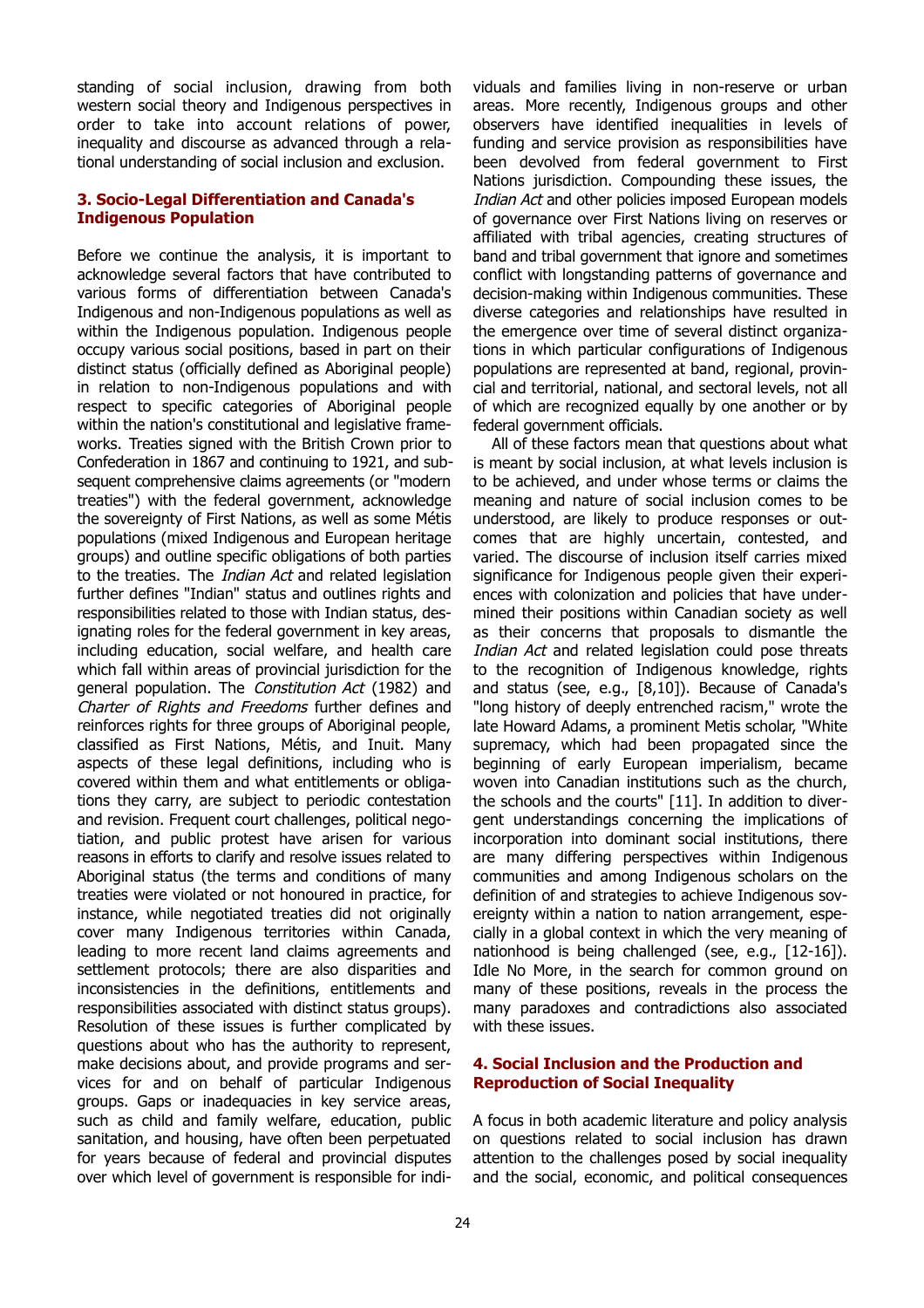of social hierarchies within highly developed nations. Goals to achieve socially inclusive societies, along with related objectives to foster peaceful interaction, mutual recognition, and respectful dialogue, have a universal appeal ([17], p. 1). However, there are sometimes dangers that as policy discourses and instruments are realigned towards a focus on inclusion and exclusion rather than equality [18], priority is given to political containment and crisis aversion rather than to the true needs and aspirations of many segments of the population. In Canada, the predominant orientation to problems of social exclusion and inclusion within recent social policy has shifted from a liberal welfare state in the direction of what Banting ([19], pp. 419–423) calls "dis-embedded liberalism" representing a refocusing of policy emphasis away from measures to optimize income security for citizens and towards incentives driven by labour market participation and human capital development. These trends parallel a broader reframing of government activity in western welfare states from social expenditures to fiscal constraint and productive investment in productive enterprises while acknowledging the insecurity and disruption produced through globalization and market liberalization [18,20,21].

Federal, provincial and territorial governments in Canada have adopted numerous policy-related measures consistent with these liberal economic tendencies. Recent federal government policies have pushed this further by highlighting an economic agenda dominated by aggressive investment in profit-oriented activities, especially in oil and gas extraction, mining and other resource industries (see for example [22]), while restricting coverage of and eligibility for various forms of social assistance, restricting or realigning expenditures in education and other areas, and imposing demands for greater fiscal accountability in First Nations and other agencies to which government funds are transferred.

In order to offer an adequate understanding of how processes of social inclusion and exclusion are relevant to Indigenous populations in Canada, it is crucial to adopt a more nuanced conception of inclusion that takes into account Indigenous perspectives on knowledge and social engagement. This requires attention not simply to particular segments of the population that come to be posed as most vulnerable to marginalization and the consequences of such exclusion, but more importantly to how such exclusion and the inequalities in which it is embedded come to be produced and maintained within the social alignments and discourses that are the object of inclusive policies.

#### 4.1. Inclusion, Exclusion and Fields of Social Struggle

Pierre Bourdieu's conceptualization of social life posed as fields of social struggle offers useful analytical tools that are compatible with a relational understanding of social inclusion [23,24]. It offers a way to address

some of the conceptual and political issues not fully elaborated within some of the most widely adopted understandings of social inclusion in a manner that is compatible in significant ways with Indigenous experiences and perspectives on inclusion and inequality. Bourdieu draws attention to the observation that, while processes of social differentiation tend to foster hierarchical social structures that are relatively stable over time, these outcomes are neither strictly preordained nor based on the designs of any particular group. Bourdieu is especially concerned to explore how social actors located in specific social settings or locations position themselves to pursue the kinds of economic, social and cultural resources that are most highly valued within a given field, or domain of social life, while they are also engaged in defining the boundaries of the field and shaping the terms and conditions, or "rules of the game" by which the field is regulated.

Bourdieu's analysis, in common with the sociological exploration of social inclusion, was initially oriented to an understanding of the peculiar characteristics of modern French society, before being extended and adopted in a wide range of social contexts. However, whereas this analysis of social inclusion was rooted in Emile Durkheim's emphasis on social integration fostered by individual adaptations to the normative and performative obligations of the social order, Bourdieu's analysis of social fields focuses more fully on conflict and power relations, posing a more radical critique that suggests the way to new social possibilities (even if his work offers relatively limited guidance as to how things might become otherwise). The Durkheimian approach, allowing room for a soft critique of capitalism's worst consequences without calling for radical societal transformation [25], has tended to give way to an analytical looseness that has attracted an affinity especially among those promoting a "new" politics emphasizing a coalition of interests through the emergence of a middle or "third way" alternative to more radical left and right orientations. Social inclusion, in these policy discourses and orientations, is a matter of public concern largely because of its implications for problems of social cohesion and integration in a world in which global competition has potentially undermined longstanding loyalties to communities and nation-states. Inclusive strategies seek to reach, and reshape as productive citizens and workers, those individuals or groups deemed to be marginalized or disadvantaged within existing structural arrangements or whose economic and social status has become vulnerable in the course of dislocations produced by changing socioeconomic contexts [25,26]. While these discourses are often linked with genuine concerns to extend social justice and economic opportunity across the population, they also foster a temptation to pathologize risk and focus on exclusion as a consequence of the deficit inherent in those individuals or groups who are most vulnerable or at-risk. The terms and conditions under which exclusion and inclusion are determined are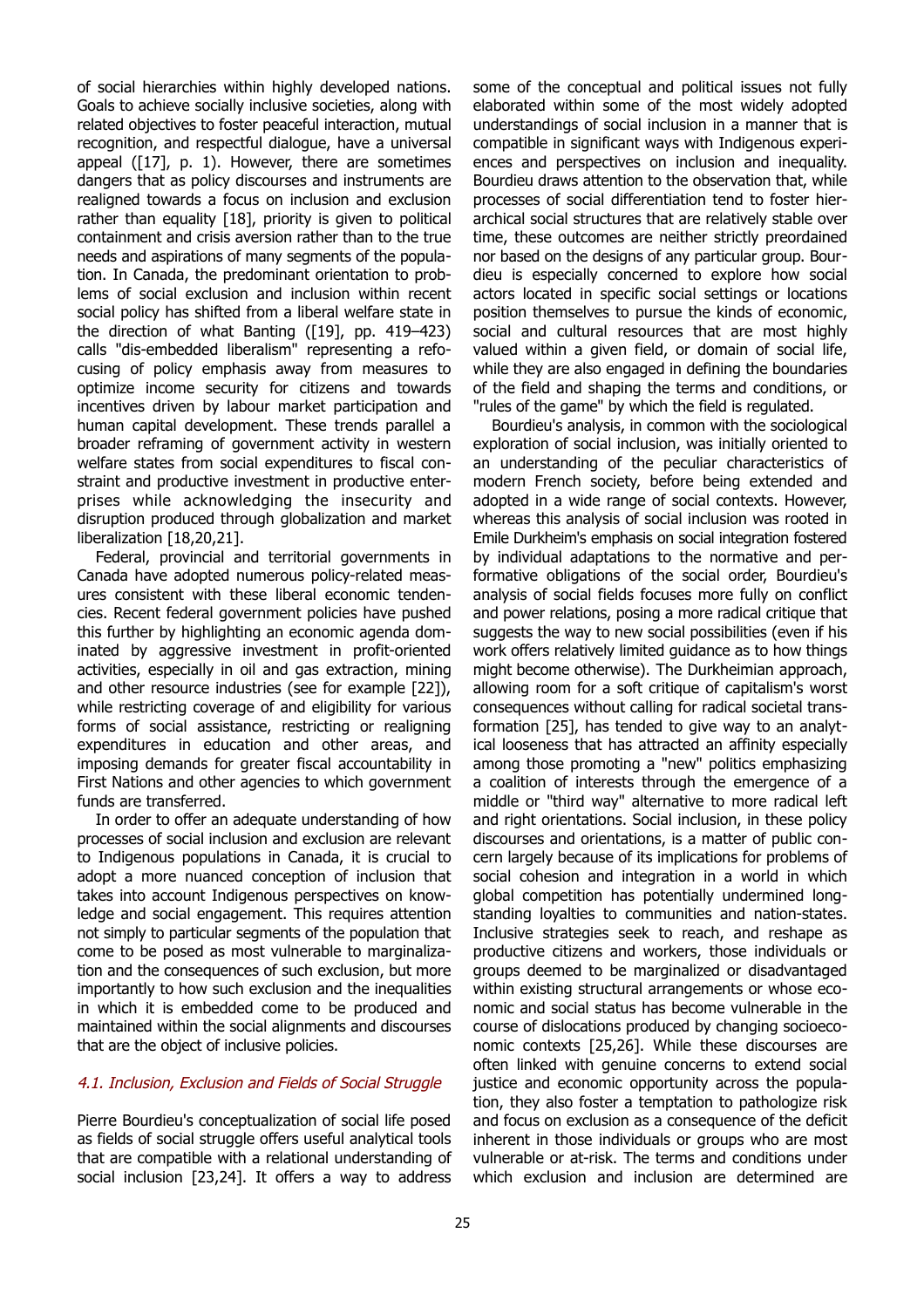most likely to be established by those in positions of institutional or structural privilege rather than by those who are deemed to be excluded.

## 4.2. The Symbolic Violence of State Policy

State policies and related discourses help to frame national orientations to important spheres of activity, but they can also conceal and reinforce significant inequalities and interests. The dominant Canadian orientation to inclusion for Indigenous people, represented in the policies and pronouncements of the federal government as well as many provincial governments, is focused strongly on labour market integration. As a budget-related document, it is not surprising to see an economic focus in Bill C-45, but the implications of the legislation extend well beyond fiscal factors at the same time as other policy domains are defined predominantly in terms of economic interests. With respect to education, for example, Canada's Department of Aboriginal Affairs and Northern Development stresses that "The Government of Canada's overarching goal is to provide First Nation students with quality education that provides them with the opportunity to acquire the skills needed to enter the labour market and be full participants in a strong Canadian economy" [27]. This is a worthy goal but it cannot be achieved without a deeper understanding of, and action to address, the significant historical and contemporary factors that have made it difficult for many First Nations people to attain such skills. The language of full participation and equal opportunity, as posed in such policies, is not far removed from earlier policies of assimilation and cultural displacement, while failing at the same time to acknowledge the fundamental rights, traditions, and forms of knowledge that are essential to the achievement of the kinds of autonomy and identities essential to realize effective Indigenous nationhood.

This reduction of social complexity through a statemandated fiscal discourse represents what Bourdieu characterizes as symbolic violence with reference to the capacity within dominant groups or classes to impose meanings and assert them as neutral and legitimate while concealing the power relations through which they are asserted [23]. These processes, Lamont and Lareau ([28], p. 159) emphasize, contribute to social exclusion by monopolizing access to privileged positions and resources, representing "a power of legitimating the claim that specific cultural norms and practices are superior, and of institutionalizing these claims to regulate behavior and access to resources."

Social inclusion and exclusion are not marked by simple entry points into clearly defined or bounded statuses or positions; rather, they represent shifting reference points within and across particular social realms ([29], pp. 48–50). Bourdieu ([23], pp. 31–32) employs the notion of fields in sociological analysis in order to highlight how social inequalities may be reproduced over time within social structures that are

nonetheless constituted by ongoing processes in a dynamic, fluid manner. These processes involve social participants who occupy distinct positions or social locations within various spheres of life, and who engage in both strategic actions and unconscious choices influenced by their positions in conjunction with particular configurations of social, cultural and economic resources upon which they are able to draw. Such resources, in turn, include not only material factors but also particular predispositions (forms of *habitus*) that include tacit knowledge as well as direct insights that influence their capacity for success in a given field. Each form of habitus is constituted by deeply engrained perceptions and understandings internalized though experience and socialization, especially in early life, but also cultivated through subsequent social positions or locations.

These differential positions and dispositions give rise to various, sometimes changing, alliances and oppositions as social participants within a particular field seek to define and pursue various types of objectives. In politics, law, education and other significant social fields, the meaning and nature of Indigenous identity and nationhood are themselves contested, at times within the Indigenous population as well as between Indigenous representatives and non-Indigenous groups. The diverse social positions and the varied experiences Indigenous people have had in relation to policies and practices associated with colonization, for instance (such as whether they or their family members attended residential schools, had treaty status, or resided on reserves), have contributed to the development of very different orientations to issues related to indigenous identity, rights and other crucial matters. Critics who pose frequently cited questions like "What is it that Indigenous people want?" or "Why can't they get their acts and lives together?" are missing the very straightforward reality that the Indigenous population, like the wider society of which it is part, is heterogeneous and changing, but it is also a product of a complex cultural and colonial heritage [30,31].

Successful engagement within a given social field depends on having the appropriate predispositions, or habitus, required to negotiate the social relationships and understandings considered essential or legitimate within that field. While these may appear to be neutral or inevitable characteristics of given domains of social life, they are products not only of the positions people occupy within a specific field, but also of the capacity that people in those positions have to determine the boundaries, relationships and rules that define the field. The field of power is unique in that it overlaps with, and helps configure, all other fields, including the capacity to shape how different forms of capital may or may not be converted into one another. It is, Bourdieu ([23], p. 4) emphasizes, "the space of the relations of force between the different kinds of capital or, more precisely, between the agents who possess a sufficient amount of one of the different kinds of capital to be in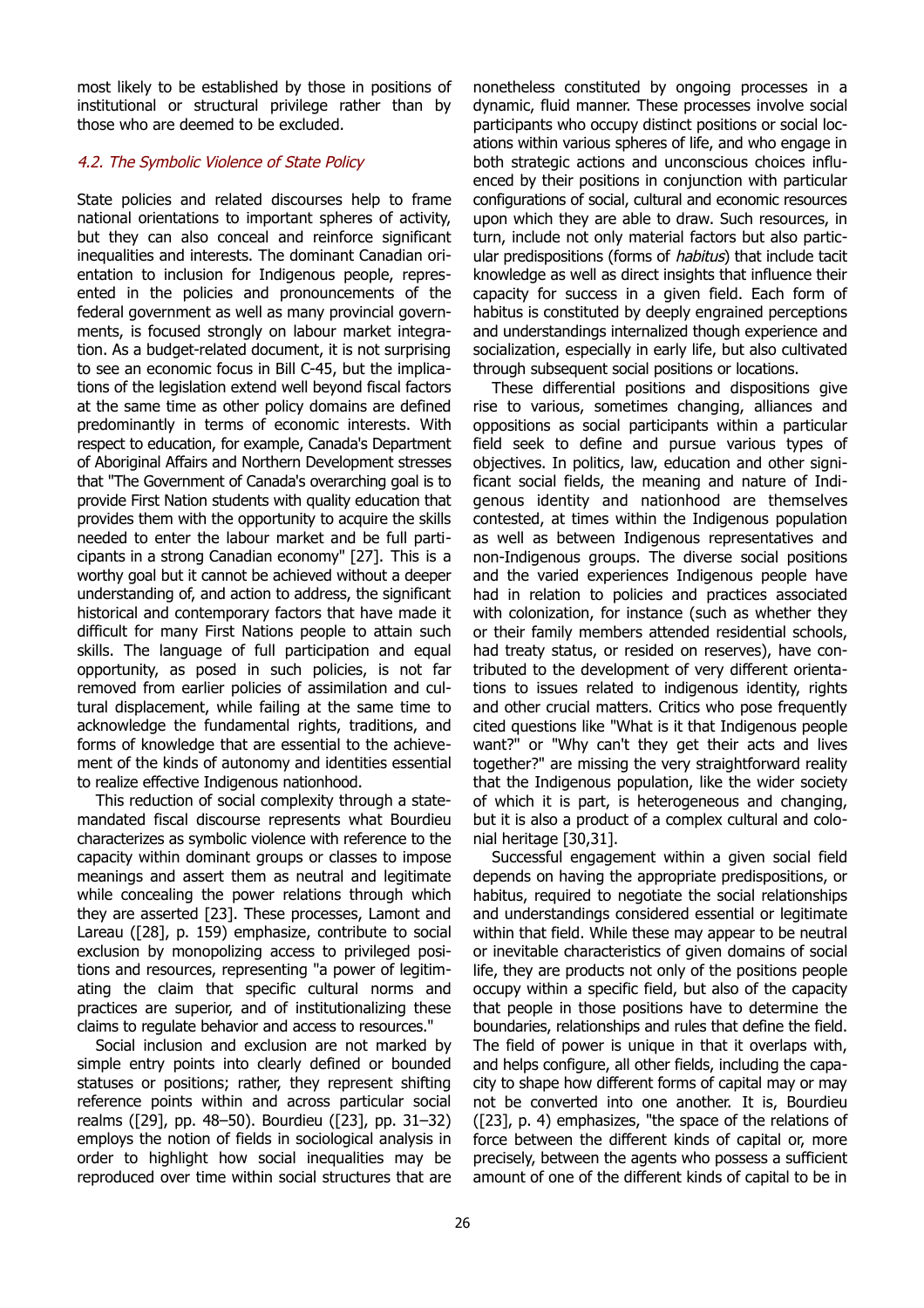a position to dominate the corresponding field, whose struggles intensify whenever the relative value of the different kinds of capital is questioned."

This conceptual framework is instructive for understanding the status and political aspirations of Indigenous populations in Canada. Indigenous people, widely portrayed in policy documents and social analysis as representing some of the most disadvantaged groups within Canada, have also long promoted visions of self-determination that are not confined to western or European-based notions of representation, integration and success. They encompass, through their heritage, contemporary status and aspirations, diverse predispositions, or forms of *habitus* through which they orient themselves to particular forms of capital, that combine deep cultural values that are aligned in disparate ways with dominant institutional practices and values, especially when understood in the context of Canada's dark colonial history.

These complex factors have helped to shape the Idle No More movement, which has provided a way to unite Indigenous people through a phenomenon that fosters opportunities for them to articulate their distinct status as Indigenous people in relation to demands associated with membership within the Canadian nation while solidifying their identity through connections with their Indigenous heritage. However, representative of diverse social positions and political aspirations represented among Indigenous populations, Idle No More has also been characterized by a variety of different, and sometimes conflicting, aims and orientations. Its proponents have articulated clearly its vision to serve as a socially and environmentally responsible grassroots movement dedicated to democratic practice and principles, but it has sometimes had difficulty establishing a clear public identity because so much of the media attention and external commentary has focused on actions of political leaders as well as more confrontational events, such as periodic blockages of transportation routes or industrial sites [32].

#### **5. Indigenous Justice and Idle No More**

In the most general sense, recognition of Indigenous laws and culture, which are vital components of the Idle No More movement, provide a means by which to demonstrate alternatives that may be posed to current official policy directions. The basic cultural orientations of the movement are: a vision to protect the land and water that leads to sustaining rather than exploiting the environment; values that promote peace and social harmony; and the attribution of a social justice dimension that includes rather than excludes the community.

Idle No More expresses Indigenous nationhood in its broadest sense, interpreted as a community of Indigenous people who share a common culture, values, history, and traditions including cultural teachings and the justice practices that permeate Indi-

genous communities. The purpose of Indigenous law, as Yazzie and Zion emphasize, "is not a process to punish or penalize people, but to teach them how to live a better life. It is a healing process that either restores good relationships among people or, if they do not have good relations to begin with, fosters and nourishes a healthy environment" ([33], p. 160). Commitment to sustaining a healthy environment is basic to Indigenous laws. Such laws, also called teachings, are the cornerstone of Idle No More.

According to the Cree Elder Dennis Thorne, the creator gave to Indigenous people laws to live by that were based on selective values and teachings, such as reciprocity, sharing and respect. The Indigenous laws and culture are as expressed by Dennis (cited in [34], p. 166):

I have to look at the foundation of our laws. When the creator first put the Indigenous people on this earth no matter what nation or what country they were given laws to live by. According to the Cree and the First Nations in Canada they were given a way of life they were given instructions on how to live they were given responsibilities on how to look after the land, the animals, and the water. You may hear some elders say that they were stewards of the land. What they mean is they made an agreement with the animals a long time ago. In the time when they could communicate with the animals they spoke the same language and the animals said that they would give their lives to us to eat if we respected them and looked after them. To give something back, the first hunt the first kill, whether it was animals or fish, the four legged to give something back in order to respect the life that they gave.

Dennis refers here to the spiritual connection to the land: "they were given laws to live by", and also points out the responsibility Indigenous people have to "look after the land, the animals, and the water", also indirectly illustrating the importance of protecting the environment. Dennis maintains that:

Today is a big issue about environment. There wasn't from our thinking that the environment turned out the way it did. It was from another way of looking at life and other worldview that is not ours so today we all have to suffer. And if we take another look at our laws I think we can help them understand that our laws are not based on greed... Ours is based on good health, help, understanding and happiness. Our laws are for those four things only, for the survival of the people, for the survival of medicines, the survival of animals, the winged ones. So these laws are not only to protect the earth, but all humans all life (cited in [34], p. 167).

Subsequent notions pertaining to the environment reveal that Indigenous laws have invariably influenced Idle No More as the guiding principles behind the movement.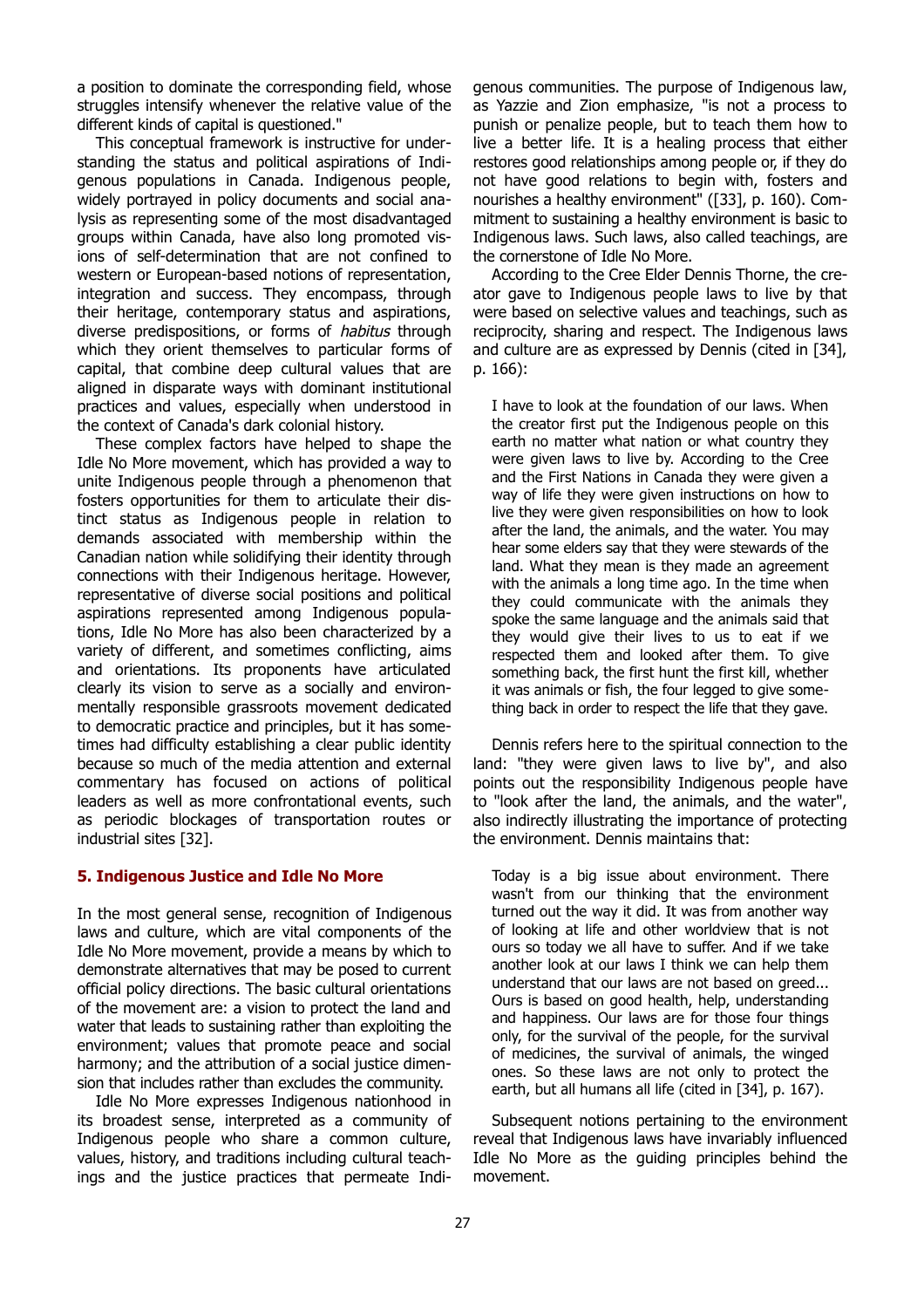John Martin, a prominent Elder from Northern Manitoba, observes that Indigenous people have a different law that is in harmony with nature:

There are two laws, the law of nature with the creator and the law of manmade. Anything that has to do with nature we know we have to be careful in how we conduct ourselves, how we treat people, anything like that in how we treat it...You see in life, in our way, which we are as a person, I am a Cree they say, but for me the word Cree doesn't mean anything to me. Being Inninew, I am a four directions person. That's what it means, Inninew it means four, I have my mind, my body, and also I have a spiritual being, I have feelings (cited in [34], p. 163).

This passage by Elder John Martin demonstrates the cultural responsibility that Indigenous people have to respect the laws of nature, that is, corresponding to the laws of the creator and to our commitment to conduct ourselves for the benefit of all existence. The way to this declaration is through our own identity and culture. The language of the Inninew (Cree people), in common with that of other Indigenous people, is crucial to understanding one's identity. The Cree word, Inninew (Cree people) for example, connotes a holistic understanding of identity. John explains that Inninew translates as 'a four directions person'—the mental, physical, spiritual and emotional human domains.

For John and Dennis, Indigenous laws and values are such that the environment is to be sustained out of respect for the future unborn, therefore speaking to a culture that espouses a deep connection to the land; the connection is manifest in responsibility to serve as "stewards of the land", a philosophy that has survived to the present day. This connection to the land is a core part of understanding the Idle No More movement, which is guided by traditional teachings in its more specific resistance to the omnibus Bill C-45 passed by the Conservative government. In short, the Indigenous world has not forgotten its cultural laws and values, despite the fact the Indigenous people have experienced several generations of imperialism.

While Idle No More was initiated through Cree understandings of law, respect for the environment and cultural values, its rapid expansion across communities throughout Canada and beyond speaks to these deeper responsibilities. According to the Chickasaw law scholar James Youngblood Henderson, Indigenous societies established a holistic law system that was grounded in the ecosystem. He writes:

Most Aboriginal orders do not impose order on relationships by establishing rules that govern general categories of acts and persons and then using these rules to decide particular disputes. Instead they determine that harmony; trust, sharing, and kindness are the shared ends of the circle and then make choices that contribute to these goals…Aboriginal laws are more about respect for every process in an ecosystem than about power over them. Aboriginal law is the law of speaking softly, walking humbly and acting compassionately ([35], p. 273).

The holistic understanding of Indigenous laws embraces the ecosystem and the premises of harmony, reciprocity and trust, which encourages the people to protect the environment. In the Indigenous laws, therefore, wholeness is present that designates respect for nature and forms the basis of Idle No More.

These non-western conceptions of justice and law are linked with struggles that are prompting new understandings about what it means to be Indigenous in a Canadian context. One of the strengths of the Idle No More movement has been its capacity to foster greater understandings of identity and cultural relationships while reinvigorating Indigenous knowledge systems that have been undermined and devalued through colonization and subsequent policies and institutional frameworks. Connection with this cultural heritage provides a crucial basis for the recognition of Indigenous social and cultural resources that represent, in a Bourdieuian sense, forms of capital that are essential both as foundations for Indigenous identity and as resources in the struggle to establish alternatives to dominant economic and political directions in which Indigenous people and their interests have been largely subordinated despite official renouncement of the colonial past.

#### **6. Colonialism Past and Present**

Although Eurocentric historians and sociological theories of development typically interpret colonization as bringing progress and benefit to backwards and inferior people, in reality colonization brought great harm to Indigenous families and communities. Elizabeth Comack notes that "European colonizers to take control over the lives of Aboriginal people involved a number of strategies, including the signing of treaties, the *Indian Act*, the residential school system, the North West Mounted Police played an instrumental role in carrying out this colonial project or civilizing mission" ([36], p. 73). Employing Bourdieu's concepts, the colonial project was oriented to modifying the prevalent forms of habitus or dispositions within the Indigenous population while repositioning Indigenous people relative to newcomers and authorities within social and economic structures. Processes that served to devalue and subordinate Indigenous knowledge and cultural resources coexisted with policies and practices that were exclusive in nature, producing significant inequalities or barriers to advancement with respect to education, employment and other significant fields of social, economic and political life.

From mainstream perspectives, the era of colonialism may have ended between the late nineteenth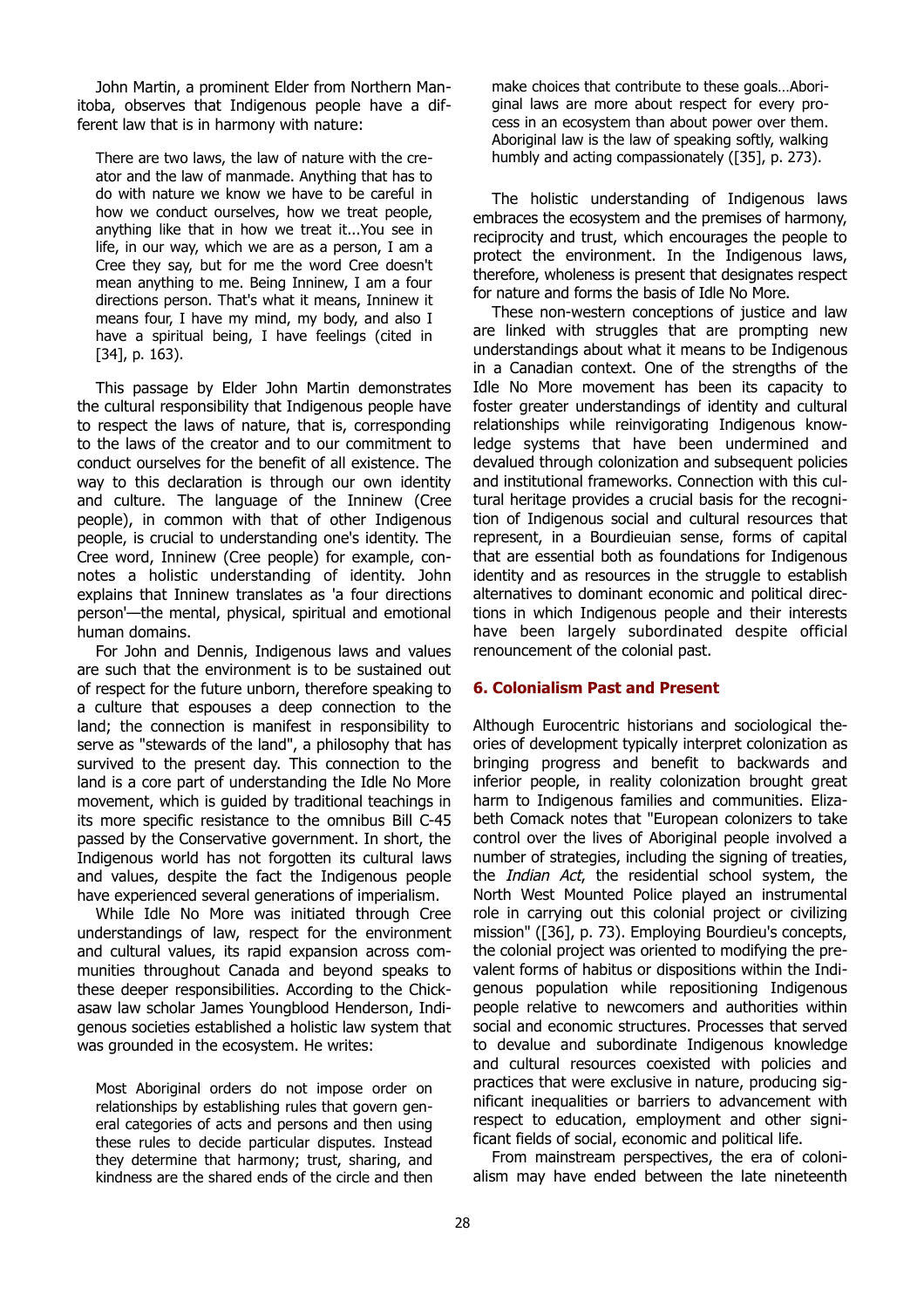and mid-twentieth centuries, when former British colonies such as Canada, New Zealand and Australia were granted independence. Indigenous peoples, though, remained under colonial rule. Yazzie notes that, "the original inhabitants of those lands, Australian Aborigines, Maoris of New Zealand, and the First Nations of Canada, did not get their independence" ([37], p. 43). Although post-colonial discourse claims that colonialism is a thing of the past, Indigenous thinkers recognize that colonialism is being continuously reproduced in various forms. Indigenous people have experienced hundreds of years of imperialism and social exclusion, resulting in a legacy with respect to outcomes and social practices that have been perpetuated to the present day. Comack observes that "colonialism has produced the social and economic marginalization of Aboriginal people in contemporary Canadian society" ([36], p. 81). Canada's Truth and Reconciliation Commission, established by the federal government in 2008 in order to investigate the activities and impact of the residential school system that delivered education to many Indigenous children and youth in Canada for over a century beginning in 1883, portrays the system as a colonial "assault" on Indigenous children, families, culture, leadership, and selfgovernance that continues to shape people's total life experience in communities across the nation ([38], pp. 25–26). The commissioners emphasize that it is not sufficient to know how "the schools were central to the colonization of the Aboriginal peoples of Canada", but, more fundamentally, we need to recognize that "the colonial framework of which they were a central element has not been dismantled" ([39], pp. 2–3). The passage and implementation of the terms of Bill C-45 by the federal government in 2012 without consulting Indigenous nations represents further the processes of colonialism and social exclusion referred to by the commissioners. It is in this context that, from an Indigenous perspective, Prime Minister Stephen Harper's initial reluctance to meet with Chief Theresa Spence and acknowledge her demands represented further distancing between government and Indigenous positions reinforcing the exclusion of the latter. Such unilateral decisions to dismiss or exclude the Indigenous community while attending to other positions are taken as typical of colonial power relations that result in reproducing the marginalization of Indigenous people and communities.

In contrast to and in direct violation of Indigenous principles of law, the history of Western colonialism saw imperial states increase their power by imposing their laws on the Indigenous societies of continents outside Europe. A major manifestation of increasing State rule over Indigenous people in Canada was the criminal justice system. In her analysis of Canada's Indigenous justice system, Sutherland demonstrates that Western laws were used to subjugate and control Indigenous people:

Any resistance to these laws were made illegal and contributed to eroding indigenous political structures…it was illegal for First Nations people to go to court to sue the Government of Canada without previous permission from the government …Some laws and policies were directed at the heart of First Nations' culture and spirituality. For example gatherings such as potlatches were outlawed while Christmas celebrations were encouraged…It was illegal to practice traditional healing…When attempts to disrupt economic, political, and spiritual infrastructures did not sufficiently assimilate 'Indians' children became the targets ([40], p. 6).

The passage demonstrates the role played by imperialistic Canadian laws to colonize Indigenous people who had no legal recourse to protect and maintain their culture. Since all power was placed in the colonizers' domain, Western state powers systematically overwhelmed Indigenous nations and denied them their most basic human rights. Such domination served not only to exclude Indigenous people from key spaces within the core fields of public life, but was also maintained by forms of symbolic violence that failed to acknowledge Indigenous knowledge and imposed new expectations about Indigenous identity, or habitus, within a Western framework.

#### 6.1. Shaping Indigenous Claims and Identities by Erasing Indigenous Memory and Nationhood

Henderson shows how Canadian laws have been used to marginalize and exclude Indigenous people, observing that, "in Canadian thought, for example, Aboriginal nationhood, rights, and treaties are banished from mainstream culture and law and replaced by the theory of two founding nations: the English and the French" ([35], p. 65). Such social exclusion is typical of colonial practices that omit Indigenous contributions. He emphasizes, further, that colonizers aim to "obscure Aboriginal memory. To strip Indigenous people of their heritage and identity, the colonial education and legal systems induce collective amnesia that alienates Indigenous peoples from their elders, their linguistic consciousness, and their order of the world" ([35], p. 65). We explore the erosion of Indigenous memory and the symbolic violence these processes represent with reference to examples drawn from the fields of education and criminal justice, but these domains are embedded within a much broader set of dynamics. Nobles, for instance, observes with respect to state apologies for historical injustices that such actions seek to "alter the terms and meanings of national membership," thereby contributing to prospects for a more inclusive society [41]. These terms, nonetheless, are highly contested and linked to processes that, while reframing historical memory, can also reinforce or foster exclusion in other respects.

The Idle No More movement and the widespread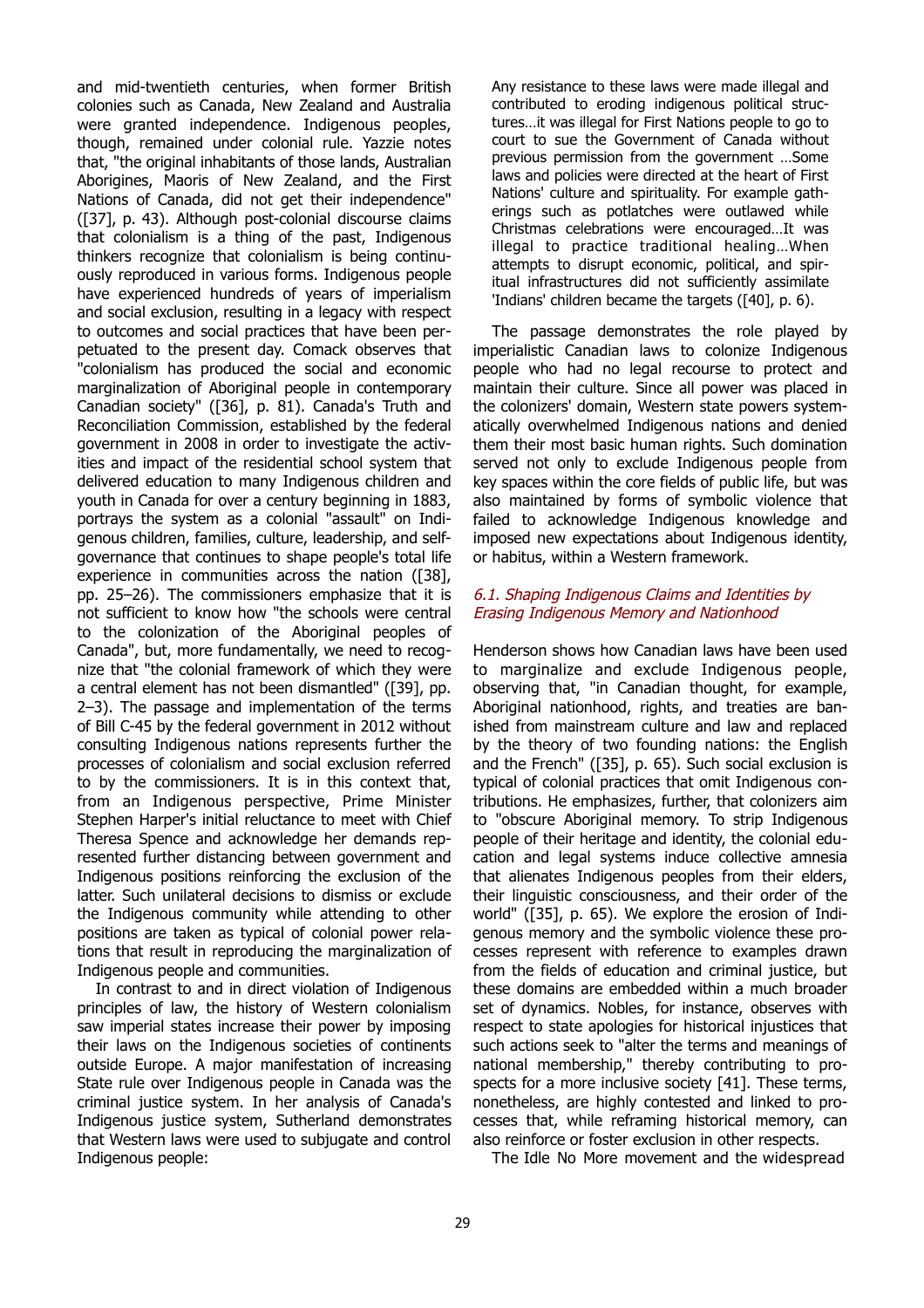support it has received is indication that Indigenous memory still exists. Whereas Bill C-45 illustrates how colonization continues in practice, if not in name, the response it has generated in the form of Idle No More suggests a move towards reclaiming the terrain on which postcolonialism may be established. Yazzie observes that:

Postcolonialism will not arrive for Indigenous peoples until they are able to make their own decisions. Colonialism remains when national legislatures and policy makers make decisions for Indigenous peoples, tell them what they can and cannot do, refuse to support them, or effectively shut them out of the process ([37], p. 43).

Similarly, Smith advises, "Many indigenous intellectuals actively resist participating in any discussion within the discourses of post-coloniality. This is because post-colonialism is viewed as the convenient invention of Western intellectuals which reinscribes their power to define the world" ([42], p. 14). In this context, Idle No More as a response to the Conservative government's Bill C-45 that represents, in the face of recurring broken promises by governments to engage in meaningful consultation with Indigenous people on matters that concern their land, communities and people, yet another unilateral decision that excludes Indigenous people and perspectives. Idle No More is the manifestation of resistance to colonialism.

#### **7. Social Inclusion and Indigenous People in Canada**

In contrast with Europe and many other contexts, the language of social inclusion has not been employed widely beyond adoption by a few government departments and non-government organizations that work with federal and provincial agencies in Canada. Regardless of the discourse employed, however, federal, provincial and territorial governments are engaging in an extensive range of action plans in response to serious problems confronting Indigenous populations across the nation. An ongoing series of inquiries, studies and official documents, both before and after the wide-sweeping Royal Commission on Aboriginal Peoples produced its five volume report in the mid-1990s, has drawn attention to the pressing need for action on numerous fronts. Collectively, these reports reveal Indigenous populations have a high degree of being excluded with respect to virtually every dimension around which social inclusion and exclusion is considered significant. Demonstrated concerns and calls for action in Indigenous communities correspond, for instance, with each of the factors associated with exclusion identified by Atkinson and Marlier in a report for the United Nations relative to both core indicators (encompassing income and material deprivation, productive role, education status, health, and housing

conditions) and social factors (including access to rights and realms such as social and political participation, civil rights, security and justice, well-being, information and communication, and mobility, leisure and culture) ([43], p. 40).

There are several dangers, nonetheless, in approaching these issues too narrowly in terms of deprivation, disadvantage and exclusion. A deficit orientation, while drawing attention to many areas in which urgent action is necessary in order to alleviate pressing material and social needs, is limited insofar as it fails to take into account alternative ways in which success, capacities and inclusion may be understood, ignoring, in the process, the forms of exclusion entrenched within the assumptions and processes by which indicators and outcomes associated with inclusion come to be defined and sustained.

The sometimes perplexing and confounding politics and activities associated with the Idle No More movement are an expression of these complex relationships. As the preceding discussion of colonialism emphasizes, the Indigenous experience in Canada has frequently encompassed social inequality, racialization and social exclusion. The phenomenon of over-representation by Indigenous people in the criminal justice system, which has for several decades been the focus of periodic inquiries and reports by governments and other agencies in Canada, offers striking evidence of that exclusion. Since the colonization of the Indigenous world most Indigenous peoples living in colonial societies have experienced some form of social exclusion or racism. In an analysis of the concept of social exclusion, sociologist Elizabeth Comack, draws a parallel between Indigenous 'social exclusion' and 'colonialism.' There is extensive evidence of how discourses of colonialism, racism and social exclusion have been exhibited by the police, courts and others in the process of interpreting Indigeneity in accordance with racial constructs. Comack writes that, "Race and racism not only pervade the everyday lives of Aboriginal people, but also inform the wider public discourses and institutional processes…including the processes of law enforcement" ([36], pp. 13–14).

# 7.1. Overlapping Layers of Social Regulation and **Exclusion**

Indigenous people have been stereotyped as criminal types, lazy and inferior to the mainstream, and these gross distortions of Indigeneity are reflected in the phenomena of racialized policing. Comack, for instance, interviewed 78 Indigenous participants who reside in Winnipeg's North End or inner city. What she found in the participants' collective narrative was the commonly held notion that Winnipeg police officers have routinely racialized, degraded and dehumanized Indigenous people. Comack observes, "Aboriginal men are regularly stopped by police, sometimes on a weekly basis, and asked to account for themselves" ([36], p.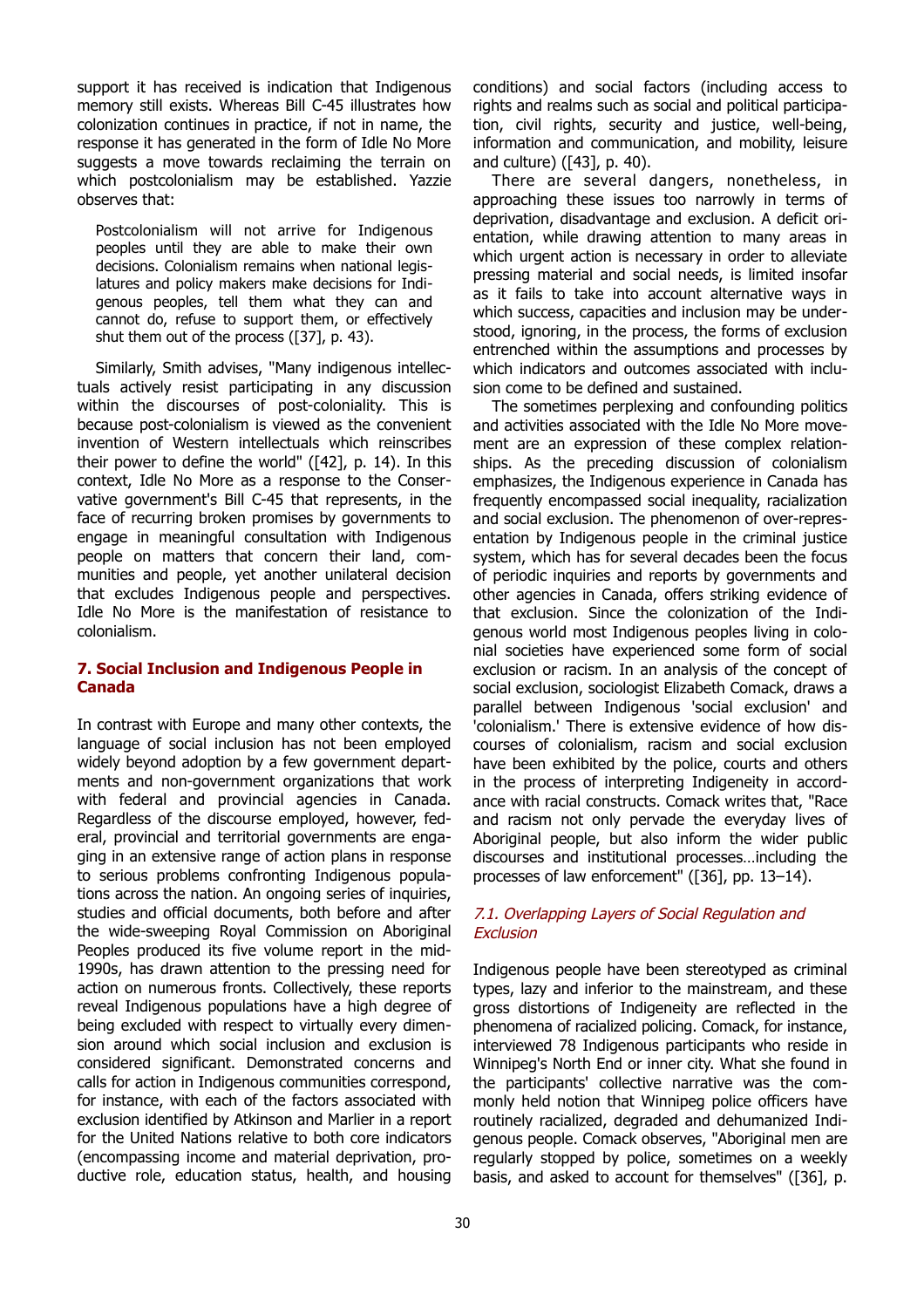210). The same racial stereotyping is demonstrated when police assume that Indigenous males are drug dealers or gangsters while Indigenous women are seen as prostitutes ([36], p. 25). In fact, participants reported that the police have referred to them in terms of 'squaw', 'dirty Indian', or 'fuckin Indian'. These kinds of insults are a powerful means of degrading Indigenous people. However, reinforcing the limited social and cultural capital to combat such symbolic violence, Comack's participants were powerless to do much about because Indigenous people are viewed as not credible and their complaints on police misconduct are not taken seriously.

The racialization of Indigenous people has invariably led to social exclusion from society's core institutions, including employment, education, housing, policing, and many other sites. Imperialism and racialization in the criminal justice system has been an important factor contributing to over-representation of Indigenous people in the justice system: its tools were the police, courts and racialization. The Canadian Criminal Justice Association observes that Indigenous people, "especially in the north spend less time with their lawyers...are less likely to have legal representation in court proceedings…and they often plead guilty because they feel intimidated by court proceedings and want them over with" ([44], p. 38). These kinds of practices demonstrate that the criminal justice system treats Indigenous people as marginal and therefore helps to explain their over-representation in the prisons. A federal report released in 2012 reveals that Indigenous men and women are significantly over-represented in Canada's federal penitentiaries; according to Howard Sapers, Canada's ombudsman for incarcerated human beings, these proportions are expanding rapidly, especially in the Prairie Provinces where Indigenous people are most highly concentrated: "Of the growth, 52 per cent has come from the Prairies. It's the fastest-growing region in the country and aboriginal offenders account for most of the increase and account for 43 per cent of the offenders in that region" [45,46].

It has been said of the prison system that it obstructs the potential for healing and therefore reproduces a cycle of crime. As Braithwaite advises:

Prisons are schools for crime; offenders learn new skills for the illegitimate labor market in prison and become more deeply enmeshed in criminal subcultures. Prison can be an embittering experience that leaves offenders more angry at the world than when they went in ([47], p. 1738).

For Braithwaite the prison experience develops crime skills and increases bitterness therefore it is not surprising that recidivism rates are high. To be more concrete, The Commission on First Nations and Métis Peoples and Justice Reform observes that "empirical evidence in the U.S., Canada, and Europe over the last 30 years shows longer sentences do not reduce

recidivism" and "longer sentences may increase recidivism" ([48], pp. 9–41). The Commission goes on to state that "Canada is a world leader in incarcerating 118 per 100,000 general population" ([48, p. 9–41). In its tendency to remove people from community and social participation, especially in the absence of programs and initiatives to foster reintegration in the community upon release, it is clear that the criminal justice system does not advance social inclusion as a priority in its dealings with Indigenous offenders.

These patterns are consistent with what Michel Foucault recognized more generally as the failure of prisons in observing that "those leaving prison have more chance than before of going back to it; convicts are, in a very high proportion, former inmates" ([49], p. 265). Foucault maintains that the "prison cannot fail to produce delinquents by imposing violent constraints on its inmates; it is supposed to apply law, and to teach respect for it; but all its functioning operates in the form of an abuse of power" ([49], p. 266).

These phenomena represent more widely observed disconnections that Indigenous people often encounter between predispositions developed early in life, rooted in their family and cultural heritage, and those expected or expressed in relationships with dominant Canadian institutions. Even concepts related to social inclusion, rooted in Western epistemologies tend to diverge from discourses associated with Indigenous people and their experiences. Consequently, there are limits to the extent to which these concepts, and especially the methodologies employed to determine indices of social inclusion and exclusion, are able to encompass important dimensions of Indigenous people's realities. Responding to panel presentations at a conference on social inclusion in Canada, for instance, Inuit audience members observed particular actions or statuses in northern Indigenous social contexts take on different meanings than when interpreted from a southern, urban vantage point:

One pointed out that when Inuit drop out of high school, they often go out on the land and provide for their people in a valuable way, but this is not captured in the research. She added that Inuit are not highly represented in post-secondary education because going to a southern university is like going to a different country for Inuit—and because it is not their tradition for parents to provide for this education. The participants stressed that Inuit as well as other Aboriginal people must be a part of all policy, research and legislation [50].

This passage demonstrates that the formal high school education is irrelevant to some Inuit who drop out in high numbers in comparison to the mainstream. The Canadian middle class standards and ideals mean little to the practical life of the Inuit and other northern Indigenous learners. We would have to see that the basis of mainstream schools, which is to teach the language, values and culture of the colon-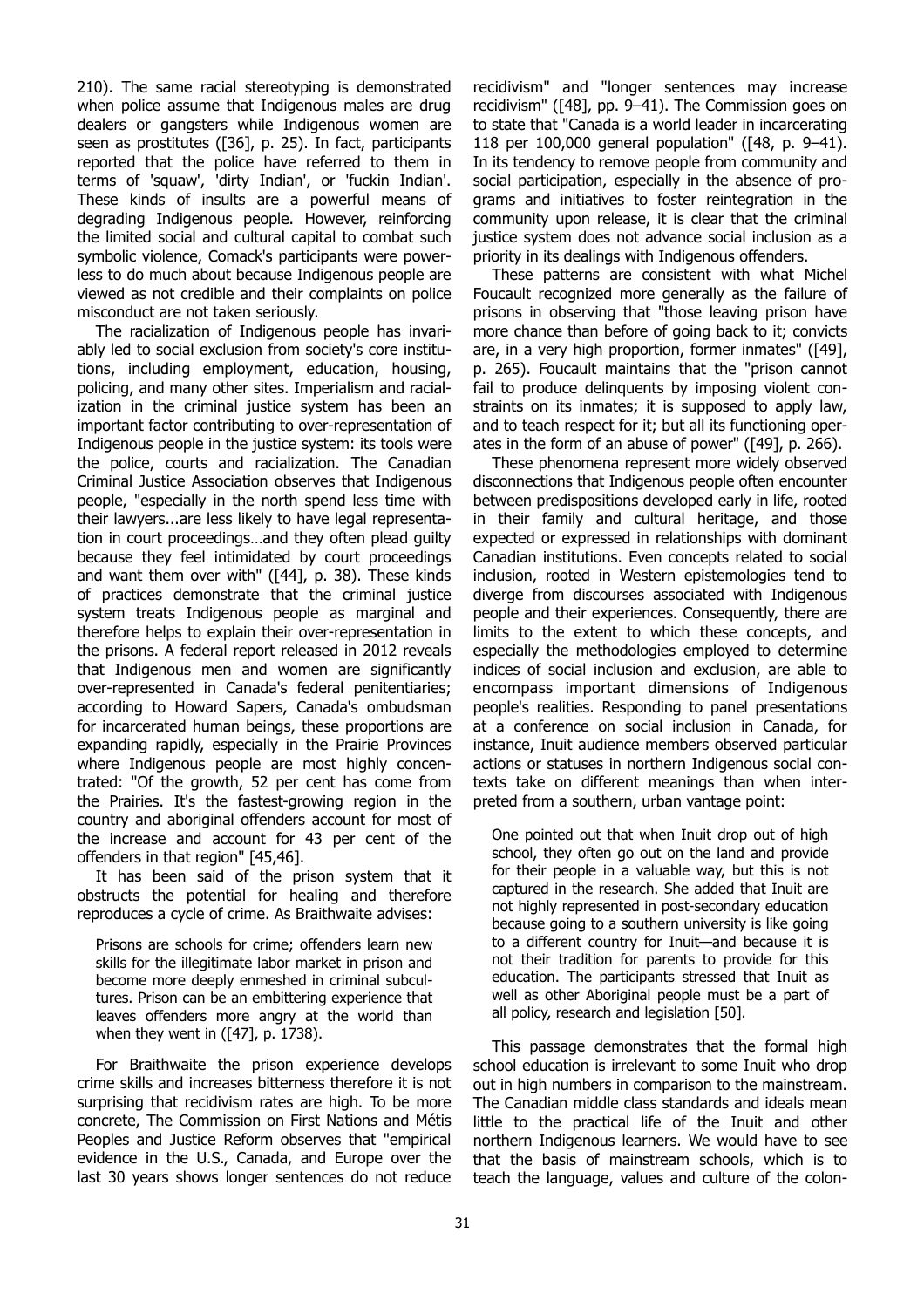izer, at the same time treats the culture, language and ways of the Inuit as marginal. Therefore, it is not surprising that the Inuit youth see little connection between the subjects taught in the high school and their practical life in the community. In other words, the situation represents a mismatch between curriculum and Inuit society. In mainstream society education conveys learners' goals for employment and success. However, the Inuit youth see their responsibilities to provide for their people by going out on the land as more relevant than sitting in a classroom. Since they are concerned for the future well-being of their communities these Inuit youth drop out of high school. Understood in this way, the problem lies not so much with the youth as with the difficulties posed for them to identify with the education system provided by the colonizer and which has historically been used to force Indigenous people to deny their own culture and assimilate into the mainstream. Perhaps the youth just want to be themselves, that is, to live on the land and continue life as Indigenous peoples. In any case, many of the old people still teach the youth the importance of being able to 'walk in two worlds.' This is in part the foundation of a vision established over four decades ago in which Canadian First Nations articulated principles of "Indian control of Indian education" [51] in order to integrate the kinds of education required for success in the contemporary world with appreciation for the kinds of traditional Indigenous values and practices that might encourage youth to spend time on the land as part of a socially inclusive curriculum.

#### **8. Idle No More: Struggles to Reposition Indigenous Representations and Rights**

One of the paradoxical features of the Idle No More movement has been its capacity to forge strong linkages as well as divisions. Some critics have dismissed Idle No More as a form of Indigenous radicalism that is hostile to the interests of other Canadians. Although more sharply focused than the earlier Occupy movements in New York and many other cities, Idle No More has also exposed some parallel internal divisions and divergent interests among its participants. Much of the media attention was focused on Chief Theresa Spence, who initiated the high profile hunger strike (or low liquid diet), and the other formal leaders of First Nations organizations across the country who variously led or protested meetings with senior Canadian government officials. This exposure heightened the profile given to several important priorities and grievances within Indigenous communities, but it also fostered images of internal bickering, indecisiveness and hypocrisy. Information based on an audit requested by the federal government was leaked to media outlets suggesting that Spence and other band counsellors were highly remunerated at a time in which large amounts of band spending intended to address education, housing

and other critical infrastructure needs were not adequately documented [52].

These developments have provoked extensive rhetoric across both mainstream and social media sites, often denigrating both individuals like Spence and Indigenous people more generally for their apparent sense of entitlement, irresponsibility, and lack of accountability. Comments like the following draw upon and reinforce stereotypical opinions concerning Indigenous people based on racialized assumptions using meritocracy as the standard.

[My] house doesnt rot because i take care of it because i worked for it. Not the goverments job. That reserve has recieves over \$425 million from the federal goverment and the mine there blocking. Calling people names and saying they dont understsnd doesnt do much to help your position (sic [53]).

There is nothing wrong with Bill C-45. Everyone calls for Accountability by the government but generally we as citizens forget we need to be accountable for our own lives. The Government's job is not to find you a job, feed your kids and buy you a house. It's [sic] job is to ensure our economy is strong enough for you to do that on your own [54].

It's all great that people want more, but generally people don't hold themselves accountable…Free giveaways will not help the country, we all have to do our part [55].

Stereotypes rooted in colonial power relations remain embedded with these comments, akin to the pervasive inequalities observed in the previous section regarding the criminal justice system. The denigration of Indigenous people as lazy, apathetic and indifferent both ignores and reinforces the impact of longstanding experiences of systemic discrimination and colonization. The racialized interpretations continue colonial practices ("blaming the victim", "divide and conquer") that criticize Indigenous people for their impoverishment while embracing the misguided premise that Canada is a meritocracy in which social and economic status are presumed to have little to do with race, class and gender in the reproduction of social inequality. Indigenous people are portrayed in these discourses as dependent on government largesse and are otherwise deserving of nothing else than the direction to take responsibility for their own "problems".

At the same time, Idle No More has fostered alternative discourses and social alignments. The highly charged racialized discourses have created opportunities to raise consciousness among Indigenous people and other Canadians regarding the impact of racism as well as the conditions which have fostered it. Idle No More is a movement that has been spurred and embraced most strongly by relatively young and articulate segments of the Indigenous population who are adept at integrating educational success and the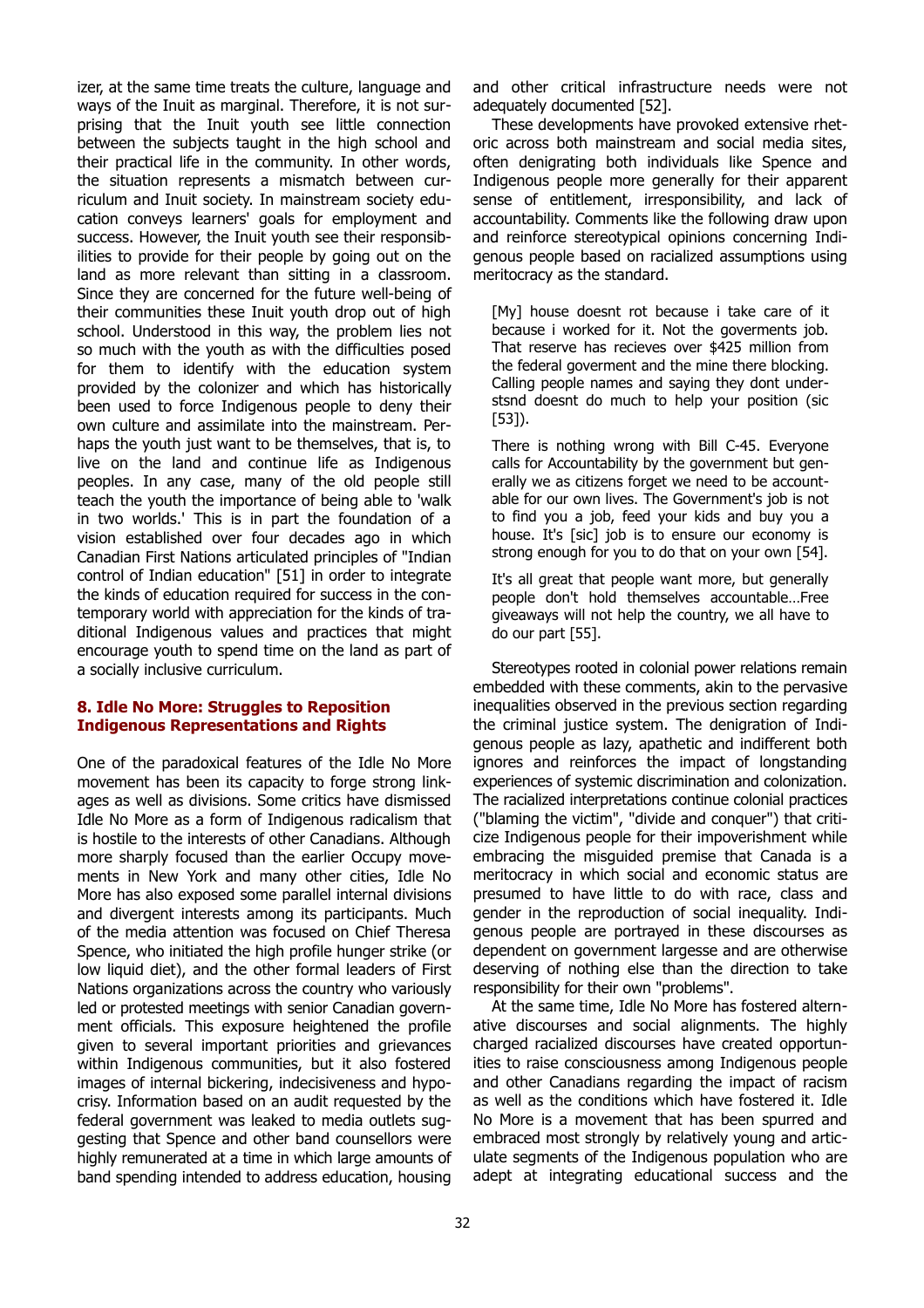powers of social media with experiences and lessons derived from previous generations. As a consequence, the core activities such as maintenance of a website and Facebook page and organization of public events are predominantly urban-based while the movement has been highly successful in mobilizing support from a wide spectrum of Indigenous and non-Indigenous communities. The spirit of the movement is perhaps best exemplified in the initiative undertaken by a group of young people who walked 1600 kilometres from their Cree community in northern Quebec to Ottawa in winter conditions to draw awareness to social conditions in Indigenous communities and reconnect with their land and heritage. The group, which began with seven walkers, had increased to as many as four hundred by the time it was greeted by thousands of cheering supporters on its arrival in Ottawa in late March. Some of the group members indicated that the walk had helped them address serious personal issues such as depression and suicidal thoughts [56]. The march also proved inspiration for many others across the nation, as reflected in blog commentaries on media reports such as the following:

I am impressed by these young people. What a journey! I love how they found a way to demonstrate their beliefs—it connects them to their culture (the route and way of traveling) and the land to their protest. It will have long term positive affects [sic] on their lives. I wish them all well and safe travels [57].

Congrats! All young should witness this courage, endurance and sense of community. I hope this experience showed them what great opportunities can lie ahead in this great land [58].

While not all comments were as supportive or positive, the initial responses suggest that educational moments have created opportunities to embrace a pathway towards the kinds of meaningful inclusion Indigenous people are seeking in the Canadian context.

#### **9. Conclusion**

Although the Idle No More movement seems to have disappeared from the media, it is in fact very much alive and vital in and beyond Indigenous communities. Idle No More has not disappeared but has demonstrated its deep roots as part of an established system of cultural teachings and values that advocate respect for the environment that has been continuously reproduced to the present time. Idle No more speaks of modern Indigenous interpretations of development that are rooted in the ideology of future wellbeing of succeeding generations. Indigenous peoples across Canada and their supporters in many nations openly protested against Bill-C-45 because of the importance of sustaining the environment within Indigenous cultures and knowledge systems, revealing Idle No More

as a manifestation of Indigenous values and its fundamental teaching to take care of the land and water. The focal points for the movement, however, reach well beyond a single piece of legislation and the manner in which it was implemented.

We have discussed Idle No More with reference to diverse frameworks and bodies of literature, including the analysis of social inclusion, Bourdieu's concepts of habitus, field and forms of capital, and Indigenous conceptions of knowledge and justice in order to understand the potential implications the movement has for Indigenous people and for Canadian society. Inclusion has different meanings and implications for diverse populations, representing differential positioning within relations of power as well as in struggles to define and gain access to the kinds of social and cultural resources that influence the kinds of social, economic and political positions occupied by members of these populations. For Canada's Indigenous people, these issues have often been posed as making a choice or being forced to shed Indigenous identity and cultural roots or risk being marginalized, despite a legal framework that recognizes Indigenous rights and nationhood. The falseness of this dichotomy and what it represents is belied by a historical experience of colonization and more recent barriers to meaningful social and economic participation, combined with a political environment in which Indigenous rights are ignored or remain contested.

The phenomena described in this paper point to a double failure, on the part of governments and other official agencies, but they also suggest the emergence of dual promise. They reveal, at the same time, the importance of understanding and approaching social inclusion as a complex, multidimensional phenomenon that is defined and approached in diverse and sometimes conflicting ways by different populations. Some of Canada's Indigenous people are gaining entry into and prominence within the social, economic and political structures of Canadian society, but substantial barriers continue to limit the extent to which full inclusion has been possible for the majority of Indigenous people. Government policies and the practices related to them have persistently fallen short both in fostering conditions by which Indigenous people have been able to gain meaningful engagement in many aspects of Canadian life and in providing a solid foundation on which Indigenous aspirations for self-determination can be fulfilled. They have also rekindled counter-discourses grounded in misunderstanding of these relationships, often reinforcing hostility and overt racism. The promise, by contrast, lies with the awakening in the communities, potentially drawing together youth and elders, reaching across an extensive breadth of the Indigenous experience in Canada, ranging from upwardly mobile urban professionals, seasonal resource industry workers and those who have given up hope of meaningful employment, communities whose lives depend on relations with the land, victims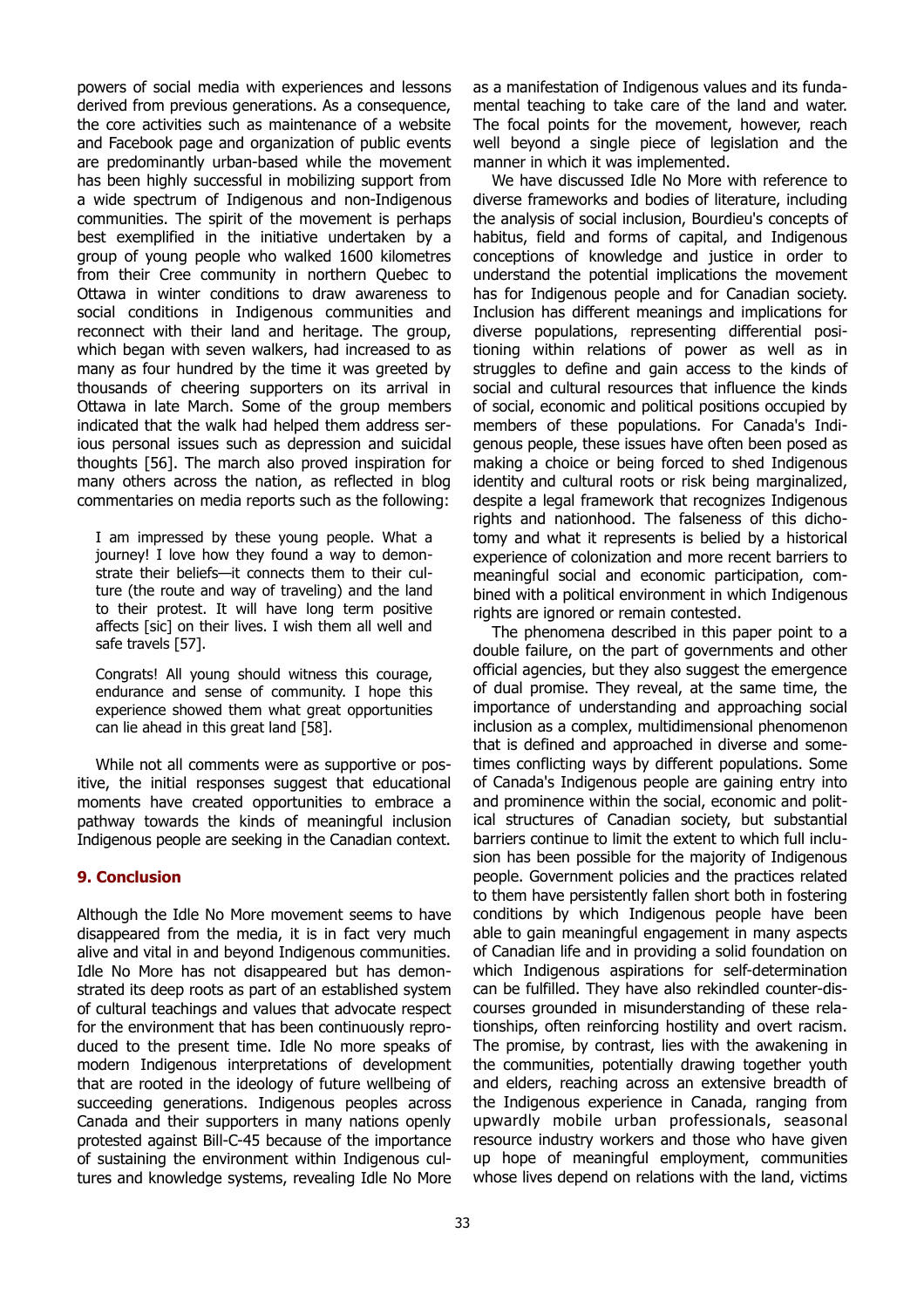of abuse and criminalization, and many others. By drawing attention to these issues, even in the face of negative criticism, they have helped foster dialogue and understanding that are essential for moving forward in validating Indigenous knowledge and identities and clarifying and achieving a nation to nation arrangement. While the directions and outcomes associated with these dialogues remain highly uncertain, they highlight what must occur in order for any effective, progressive change with respect to Indigenous people's status in relation to Canadian society. There are dangers that Idle No More may fragment regardless of how governments and other agencies respond to it, akin to the failure experienced by numerous previous efforts to bring together and respond adequately to the voices of those who represent the full diversity of Indigenous positions and perspectives. At the same time, there are signs that it can be as resilient as the Indigenous knowledge and traditions that were not extinguished by colonialism, in part because it is deeply informed by and respectful of those traditions, while at the same time mobilizing and motivating younger generations. It suggests a way forward, to the extent that the authority grounded in Indigenous knowledge can be integrated with the kinds of legitimacy accorded a cohort of Indigenous people moving into influential positions within Canadian institutional life while seeking validation of their rights and heritage as Indigenous people. It also requires that we pay careful attention to the changing positions of and coalitions engaged in by Indigenous people and their allies in terms of their significance for Canadian and other societies.

As a movement and culture challenging the destruction of the environment, Idle No More builds upon people's sense of humanity that emerges from a conscious awareness of natural laws and the realization that Indigenous peoples have suffered unjustly from social exclusion and colonization. It has practical and political significance for the choices and directions taken by the Canadian state and its people, with the potential to inform specific policy deliberations as well as the understanding of relations of ruling and resistance that shape these options. As a grassroots social

#### **References and Notes**

1. Coulthard G. Idle No More in Historical Context. Decolonization: Indigineity, Colonization and Resistance. 24 December 2012. Available from: http://decol onization.wordpress.com/2012/12/24/idlenomore-in-hi storical-context/#more-50 (accessed on 13 February 2013).

2. Gordon J. Manifesto. Idle No More. 13 January 2013. Available from: http://idlenomore.ca/about-us (accessed on 28 May 2013).

3. Parliament of Canada. Statutes of Canada 2012. Chapter 31. A second act to implement certain

movement, its genesis and direction can inform and be informed in a reflexive manner by the variously failed or successful trajectories of other major social movements in North America and other parts of the world (see, e.g., [59]). It obliges us to acknowledge and act upon our responsibilities, as people who represent one or the other party to living treaties, while focusing our attention at the same time to our wider responsibilities as human beings. For those interested in questions of social inclusion, it points to complex questions that researchers and policy-makers in many contexts must pay attention to regarding who defines inclusion and what inclusion signifies for those in different social and economic positions.

The movement reminds us that any future research agenda concerning Indigenous social inclusion and exclusion has a responsibility to uphold Indigenous perspectives. Traditional knowledge and cultural resources, along with longstanding responsibilities to the land, resources and other people, lie at the core of those perspectives. We have observed Idle No More's capacity for unity, despite the efforts of participants and observers both within and outside the movement to steer it in various alternate directions. The movement has shown that Indigenous people are conscious of their inherent laws and demonstrated that a profound responsibility is to uphold those laws for the benefit of future generations. It has mobilized young generations in unique ways, stirring new interest in the teachings of the elders and their relevance for today. Idle No More has demonstrated the need to promote open communication between governments, Indigenous people and mainstream Canadian citizens. For academic researchers as well as political observers, ongoing attention is needed to explore both the roots and possible futures of the movement and the kinds of influence, if any, it will generate over time. It reminds us that the achievement of inclusion can only be understood in terms of the capacity to incorporate and offer validation for a variety of perspectives, experiences and socioeconomic outcomes all oriented to the objective to foster a viable and sustainable way of living.

provisions of the budget tabled on March 29, 2012 and other measures. Ottawa, Canada: Parliament of Canada; 14 December 2012.

4. United Nations. United Nations Declaration on the Rights of Indigenous Peoples. New York, NY, USA: United Nations; 2008.

5. Houle SM. INM: Seeing Only Bill C-45 Helps Harper's Plans Be Realized. Idle No More website. 5 May 2013. Available from: http://idlenomore.ca/articl es/resources/selected-readings/item/222-inm-seeing-o nly-bill-c-45-helps-harper%E2%80%99s-plans-be-real ized (accessed on 27 May 2013).

6. Cannon M, Sunseri L, editors. Racism, Colonial-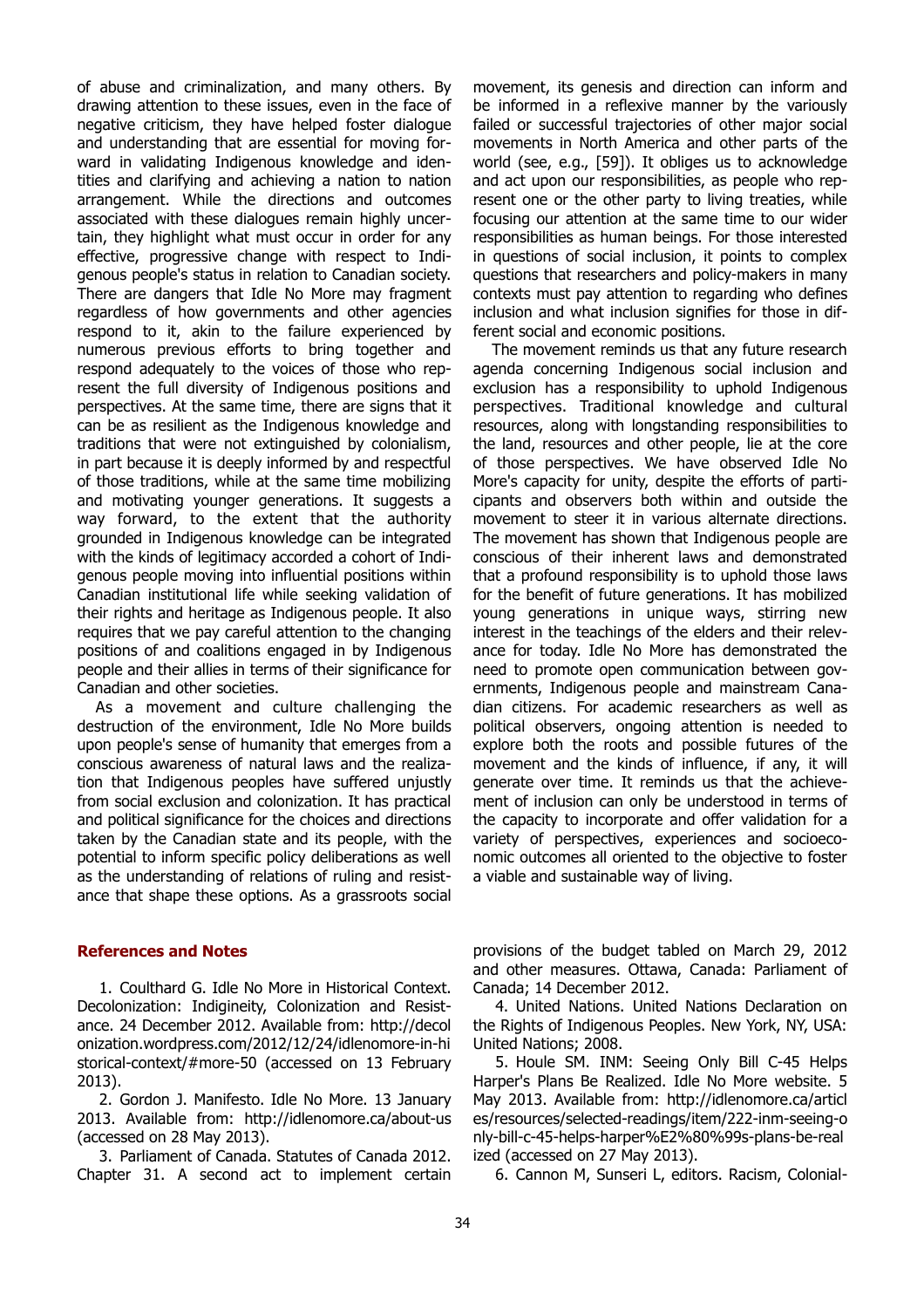ism, and Indigeneity in Canada: A Reader. Don Mills, ON, Canada: Oxford University Press; 2011.

7. Garner R, Carrière G, Sanmartin C. Longitudinal Health and Administrative Data Research Team. The Health of First Nations Living Off-Reserve, Inuit, and Métis Adults in Canada: The Impact of Socioeconomic Status on Inequalities in Health. Ottawa, Canada: Minister of Industry, Statistics Canada; 2010.

8. Wotherspoon T. Aboriginal People, Public Policy, and Social Differentiation in Canada. In: Juteau D, editor. Social Differentiation: Patterns and Processes. Toronto, Canada: University of Toronto Press; 2003. pp. 155–204.

9. Usalcas J. Aboriginal People and the Labour Market: Estimates from the Labour Force Survey, 2008–2010. Ottawa, Canada: Statistics Canada Labour Statistics Division; 2011.

10. Lutz JS. Makuk: A New History of Aboriginal-White Relations. Vancouver, Canada: UBC Press; 2009.

11. Adams H. Prison of Grass: Canada from the Native Point of View. Toronto, Canada: New Press; 1975.

12. Alfred T. Peace, Power, Righteousness: An Indigenous Manifesto, 2nd ed. Don Mills, Canada: Oxford University Press; 2009.

13. Denis JS. Transforming Meanings and Group Positions: Tactics and Framing in Anishinaabe–White Relations in Northwestern Ontario, Canada. Ethnic and Racial Studies. 2012;35(3):453–470.

14. Bird J, Land L, Macadam M, editors. Nation to Nation: Aboriginal Sovereignty and the Future of Canada. Toronto, Canada: Irwin Publishing; 2002.

15. Helin C. Dances with Dependency: Out of Poverty through Self-Reliance. Woodland Hills, CA, USA: Ravencrest; 2008.

16. Yashar DJ. Contesting Citizenship in Latin America: The Rise of Indigenous Movements and the Postliberal Challenge. Cambridge, UK: Cambridge University Press; 2005.

17. Hedetoft UR. Social Inclusion: Inaugural Editorial. Social Inclusion. 2013;1(1):1–2.

18. Giddens A. The Third Way: The Renewal of Social Democracy. Malden, MA, USA: Polity Press; 1998.

19. Banting KG. Dis-Embedding Liberalism? The New Social Policy Paradigm in Canada. In: Green DA, Kesselman, JR, editors. Dimensions of Inequality in Canada. Vancouver, Canada: UBC Press; 2006. pp. 417–452.

20. Esping-Andersen G. A Welfare State for the 21st Century. In: Giddens A, editor. The Global Third Way Debate. Cambridge, UK: Polity Press; 2001. pp. 134–156.

21. Lister R. Strategies for Social Inclusion: Promoting Social Cohesion or Social Justice? In: Askonas P, Stewart A, editors. Social Inclusion: Possibilities and Tensions. Basingstoke, UK: Macmillan Press; 2000. pp. 37–54.

22. Government of Canada. Responsible Resource Development—Overview. Canada's Economic Action

Plan. 2013. Available from: http://actionplan.gc.ca/en/ page/r2d-dr2/overview (accessed on 29 March 2013).

23. Bourdieu P. The New Capital. Appendix: Social Space and Field of Power. In: Bourdieu P. Practical Reason: On the Theory of Action. Stanford, CA, USA: Stanford University Press; 1998. pp. 31–34.

24. Bourdieu P, Passeron J-C. Reproduction in Education, Society and Culture. Beverly Hills, CA, USA: Sage; 1979.

25. Levitas R. The Inclusive Society? Social Exclusion and New Labour, 2nd ed. Basingstoke, UK: Palgrave Macmillan; 2005.

26. Daly M, Silver H. Social Exclusion and Social Capital: A Comparison and Critique. Theory and Society. 2008;37(6):537–566.

27. Department of Aboriginal Affairs and Northern Development Canada. Education. Available from: http://www.aadnc-aandc.gc.ca/eng/1100100033601/1 100100033605 (accessed on 24 May 2013).

28. Lamont M, Lareau A. Cultural Capital: Allusions, Gaps and Glissandos in Recent Theoretical Developments. Sociological Theory. 1988;6(5):153–168.

29. Lareau A, Horvat EM. Moments of Social Inclusion and Exclusion: Race, Class, and Cultural Capital in Family-School Relationships. Sociology of Education. 1999;72(1):37–53.

30. King T. The Inconvenient Indian: A Curious Account of Native People in America. Toronto, Canada: Doubleday Canada; 2012.

31. Palmater PD. Beyond Blood: Rethinking Indigenous Identity. Saskatoon, SK, Canada: Purich Publishing; 2011.

32. Hawboldt A. Don't Let Me Be Misunderstood: Idle No More Founder Sets the Record Straight. Verb 2013;228(February):4–5.

33. Yazzie R, Zion JW. Navajo Restorative Justice: The Law of Equity and Harmony. In: Galway B, Hudson J, editors. Restorative Justice: International Perspectives. Monsey, NY, USA: Criminal Justice Press; 1996. pp. 157–174.

34. Hansen JG. An Exploration of Swampy Cree Restorative Justice. PhD Thesis, Department of Curriculum Studies in Education, University of Regina, SK, Canada; 2010.

35. Henderson JY. Postcolonial Ledger Drawing: Legal Reform. In: Battiste M, editor. Reclaiming Indigenous Voice and Vision. Vancouver, BC, Canada: UBC Press; 2000. pp. 161–171.

36. Comack E. Racialized Policing: Aboriginal People's Encounters with the Police. Halifax, Canada: Fernwood Publishing; 2012.

37. Yazzie R. Indigenous Peoples and Postcolonial Colonialism. In: Battiste M, editor. Reclaiming Indigenous Voice and Vision. Vancouver, BC, Canada: UBC Press; 2000. pp. 39–49.

38. Truth and Reconciliation Commission of Canada. Interim Report. Winnipeg, MB, Canada: Truth and Reconciliation Commission of Canada; 2012.

39. Truth and Reconciliation Commission of Canada.